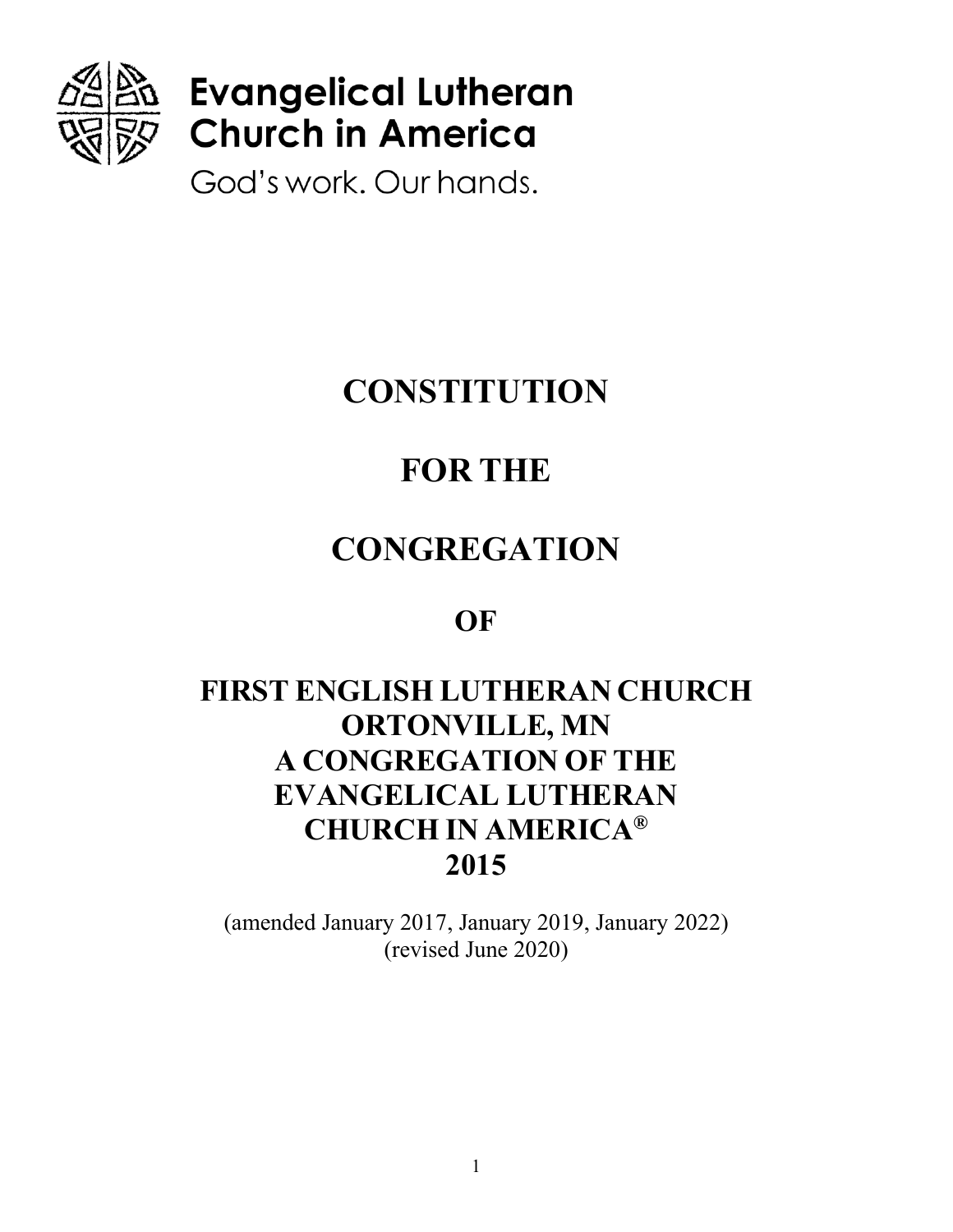Required provisions: Sections of this constitution marked by an asterisk are required when a congregation amends its governing documents. These sections must be used without alteration or amendment of the text in any manner (neither additions or deletions).

## Parts of a Constitution

The "C" before the Chapter numbers refers to "Congregational" rather than the Synod or the Church wide Constitution.

Major sections are designated as chapters. Examples: The provisions in "Chapter 8. Membership" are preceded by "8".

Constitutional provisions are codified with two sets of numbers: The chapter number and a two-digit number preceding the second period in the codification. Thus one constitutional provision related to "Membership" is codified \*C8.02.

Bylaw provisions are codified with three sets of numbers: the chapter number, the related constitutional provision number, and a two-digit number. Thus, one bylaw provision related to "Membership" would be codified C8.02.01. The model constitution does not have any bylaws in it. We add these. Changing a bylaw is less cumbersome. Bylaw changes can only be changed by a congregational meeting. They are then changed at that meeting if passed.

## Continuing Resolutions

They are codified with three sets of numbers except that the third set is preceded by a capital letter. For example, C13.04.A07, "C13" designates chapter 13, ".04" identifies the subject matter within the chapter, and "A07" indicates the year 2007 and the A indicates this is the first continuing resolution regarding that subject.

These are most easily amended. The Congregation in a legally called meeting or the Congregational Council may enact continuing resolutions. They required a majority vote at a congregational meeting or a two/thirds majority vote at a Congregational Council Meeting. A continuing resolution is a very specific action of the council which is intended to be inserted into the constitution.

Changing a constitutional provision is a lengthy process. The constitution has to be amended according to Chapter \*C17.01. It can only be changed at a specially called meeting of the congregation, and unless the provisions of C17.04 apply, raified at the next annual meeting of the congregation.

> Copyright 2013 by the Evangelical Lutheran Church in America

<sup>\*</sup> Required provision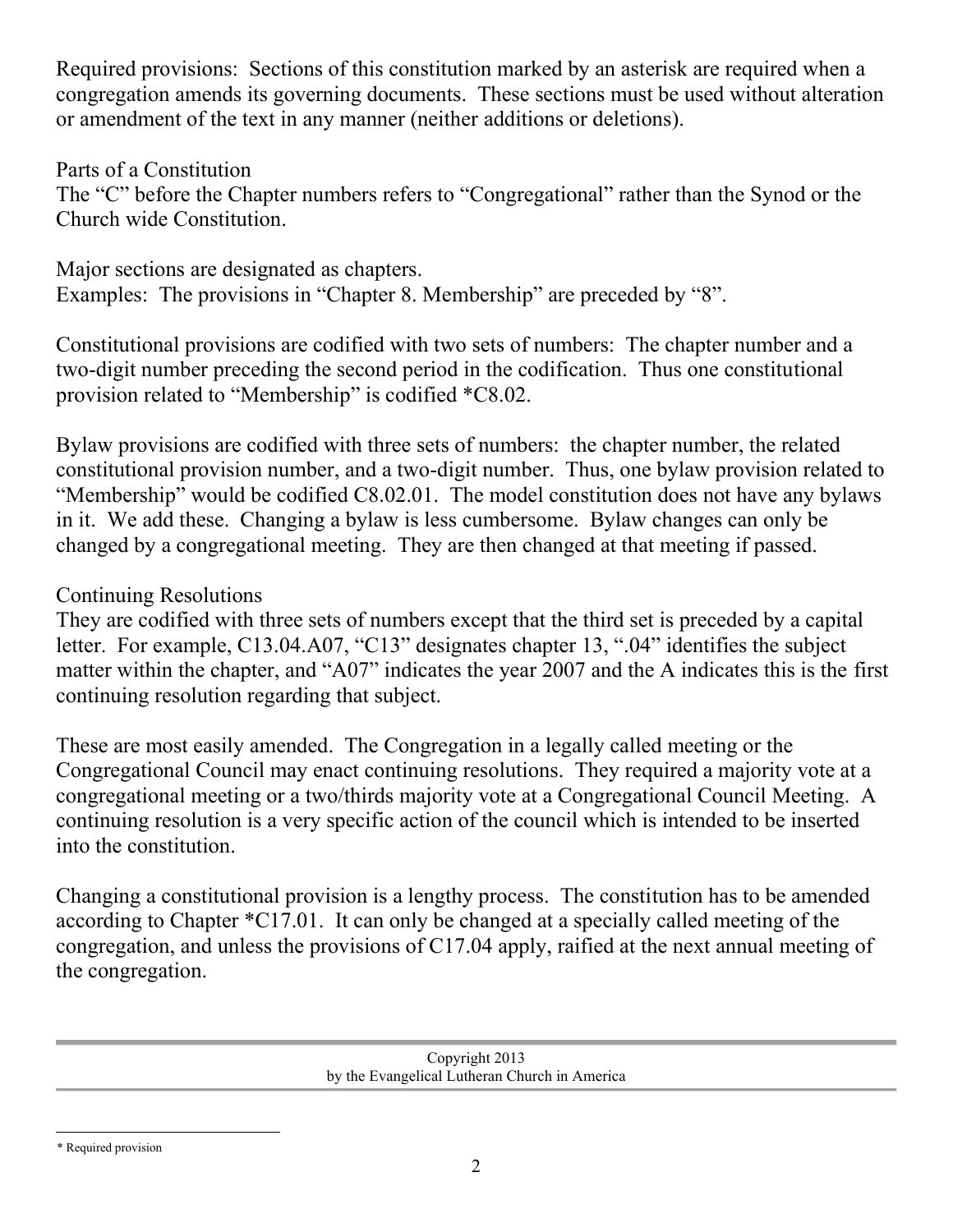#### **\*PREAMBLE**

We, baptized members of the Church of Christ, responding in faith to the call of the Holy Spirit through the Gospel, desiring to unite together to preach the Word, administer the sacraments, and carry out God's mission, do hereby adopt this constitution and solemnly pledge ourselves to be governed by its provisions. In the name of the Father and of the Son and of the Holy Spirit.

#### **Chapter 1. NAME AND INCORPORATION**

**C1.01.**The name of this congregation shall be First English Lutheran Church,

Ortonville, MN. .

- **C1.02.** For the purpose of this constitution and the accompanying bylaws, the congregation of First English Lutheran Church is hereinafter designated as "this congregation."
- **C1.11.** This congregation shall be incorporated under the laws of the State of Minnesota.

#### **Chapter 2. CONFESSION OF FAITH**

- **\*C2.01.** This congregation confesses the Triune God, Father, Son, and Holy Spirit.
- **\*C2.02.** This congregation confesses Jesus Christ as Lord and Savior and the Gospel as the power of God for the salvation of all who believe.
	- a. Jesus Christ is the Word of God incarnate, through whom everything was made and through whose life, death, and resurrection God fashions a new creation.
	- b. The proclamation of God's message to us as both Law and Gospel is the Word of God, revealing judgment and mercy through word and deed, beginning with the Word in creation, continuing in the history of Israel, and centering in all its fullness in the person and work of Jesus Christ.
	- c. The canonical Scriptures of the Old and New Testaments are the written Word of God. Inspired by God's Spirit speaking through their authors, they record and announce God's revelation centering in Jesus Christ. Through them God's Spirit speaks to us to create and sustain Christian faith and fellowship for service in the world.
- **\*C2.03.** This congregation accepts the canonical Scriptures of the Old and New Testaments as the inspired Word of God and the authoritative source and norm of its proclamation, faith, and life.
- **\*C2.04.** This congregation accepts the Apostles', Nicene, and Athanasian Creeds as true declarations of the faith of this congregation.
- **\*C2.05.** This congregation accepts the Unaltered Augsburg Confession as a true witness to the Gospel, acknowledging as one with it in faith and doctrine all churches that likewise accept the teachings of the Unaltered Augsburg Confession.
- **\*C2.06.** This congregation accepts the other confessional writings in the Book of Concord, namely, the Apology of the Augsburg Confession, the Smalcald Articles and the Treatise, the Small Catechism, the Large Catechism, and the Formula of Concord, as further valid interpretations of the faith of the Church.
- **\*C2.07.** This congregation confesses the Gospel, recorded in the Holy Scripture and confessed in the ecumenical creeds and Lutheran confessional writings, as the power of God to create and sustain the Church for God's mission in the world.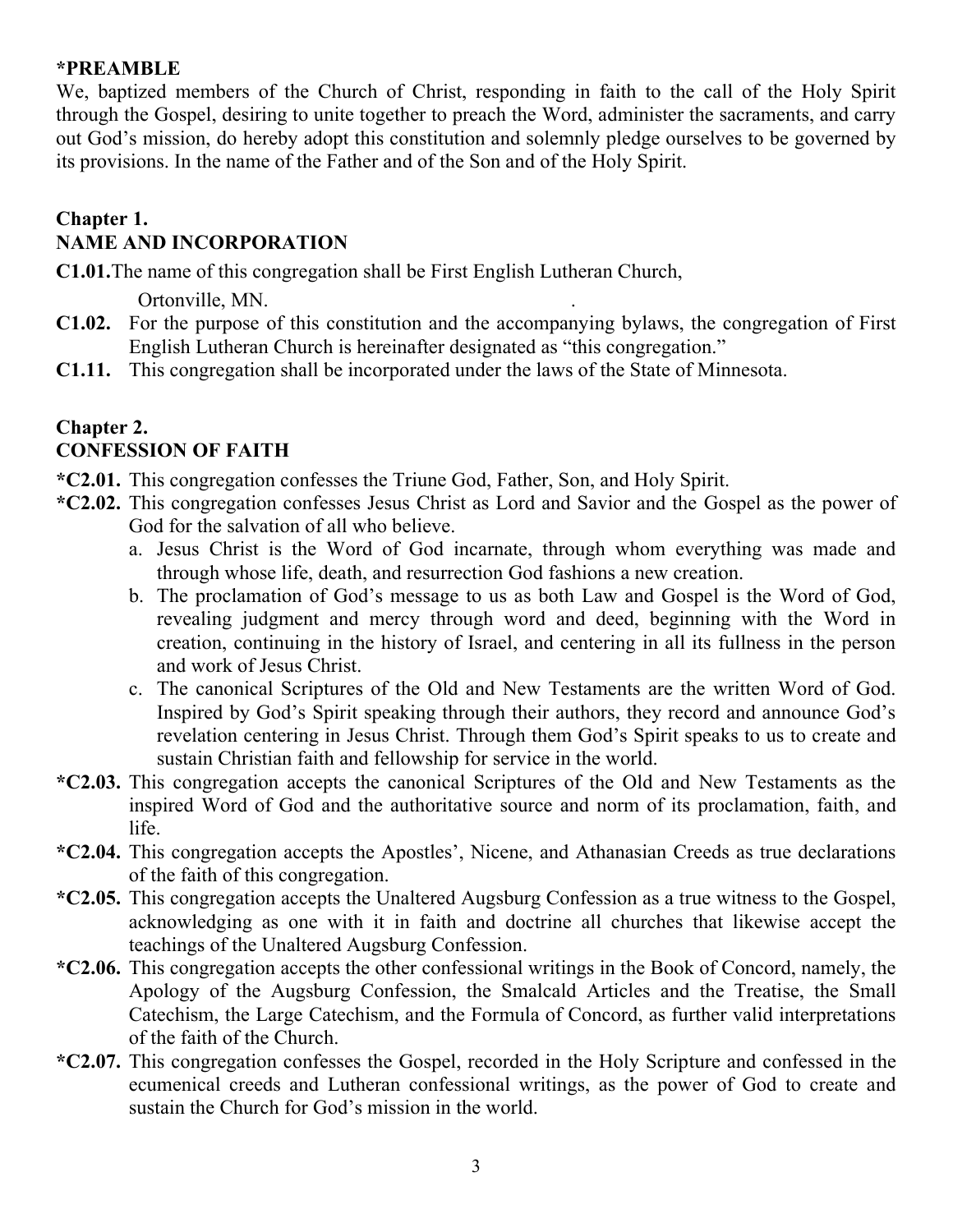# **Chapter 3. NATURE OF THE CHURCH**

- **\*C3.01.** All power in the Church belongs to our Lord Jesus Christ, its head. All actions of this congregation are to be carried out under his rule and authority.
- **\*C3.02.** The Church exists both as an inclusive fellowship and as local congregations gathered for worship and Christian service. Congregations find their fulfillment in the universal community of the Church, and the universal Church exists in and through congregations. The Evangelical Lutheran Church in America, therefore, derives its character and powers both from the sanction and representation of its congregations and from its inherent nature as an expression of the broader fellowship of the faithful. In length, it acknowledges itself to be in the historic continuity of the communion of saints; in breadth, it expresses the fellowship of believers and congregations in our day.
- **\*C3.03.** The name Evangelical Lutheran Church in America (ELCA or "this church") as used herein refers in general references to this whole church, including its three expressions: congregations, synods, and the churchwide organization. The name Evangelical Lutheran Church in America is also the name of the corporation of the churchwide organization to which specific references may be made herein.

## **Chapter 4.**

## **STATEMENT OF PURPOSE**

- **\*C4.01.** The Church is a people created by God in Christ, empowered by the Holy Spirit, called and sent to bear witness to God's creative, redeeming, and sanctifying activity in the world.
- **\*C4.02.** To participate in God's mission, this congregation as a part of the Church shall:
	- a. Worship God in proclamation of the Word and administration of the sacraments and through lives of prayer, praise, thanksgiving, witness, and service.
	- b. Proclaim God's saving Gospel of justification by grace for Christ's sake through faith alone, according to the apostolic witness in the Holy Scripture, preserving and transmitting the Gospel faithfully to future generations.
	- c. Carry out Christ's Great Commission by reaching out to all people to bring them to faith in Christ and by doing all ministry with a global awareness consistent with the understanding of God as Creator, Redeemer, and Sanctifier of all.
	- d. Serve in response to God's love to meet human needs, caring for the sick and the aged, advocating dignity and justice for all people, working for peace and reconciliation among the nations, and standing with the poor and powerless, and committing itself to their needs.
	- e. Nurture its members in the Word of God so as to grow in faith and hope and love, to see daily life as the primary setting for the exercise of their Christian calling, and to use the gifts of the Spirit for their life together and for their calling in the world.
	- f. Manifest the unity given to the people of God by living together in the love of Christ and by joining with other Christians in prayer and action to express and preserve the unity which the Spirit gives.
- **\*C4.03.** To fulfill these purposes, this congregation shall:
	- a. Provide services of worship at which the Word of God is preached and the sacraments are administered.
	- b. Provide pastoral care and assist all members to participate in this ministry.
	- c. Challenge, equip, and support all members in carrying out their calling in their daily lives and in their congregation.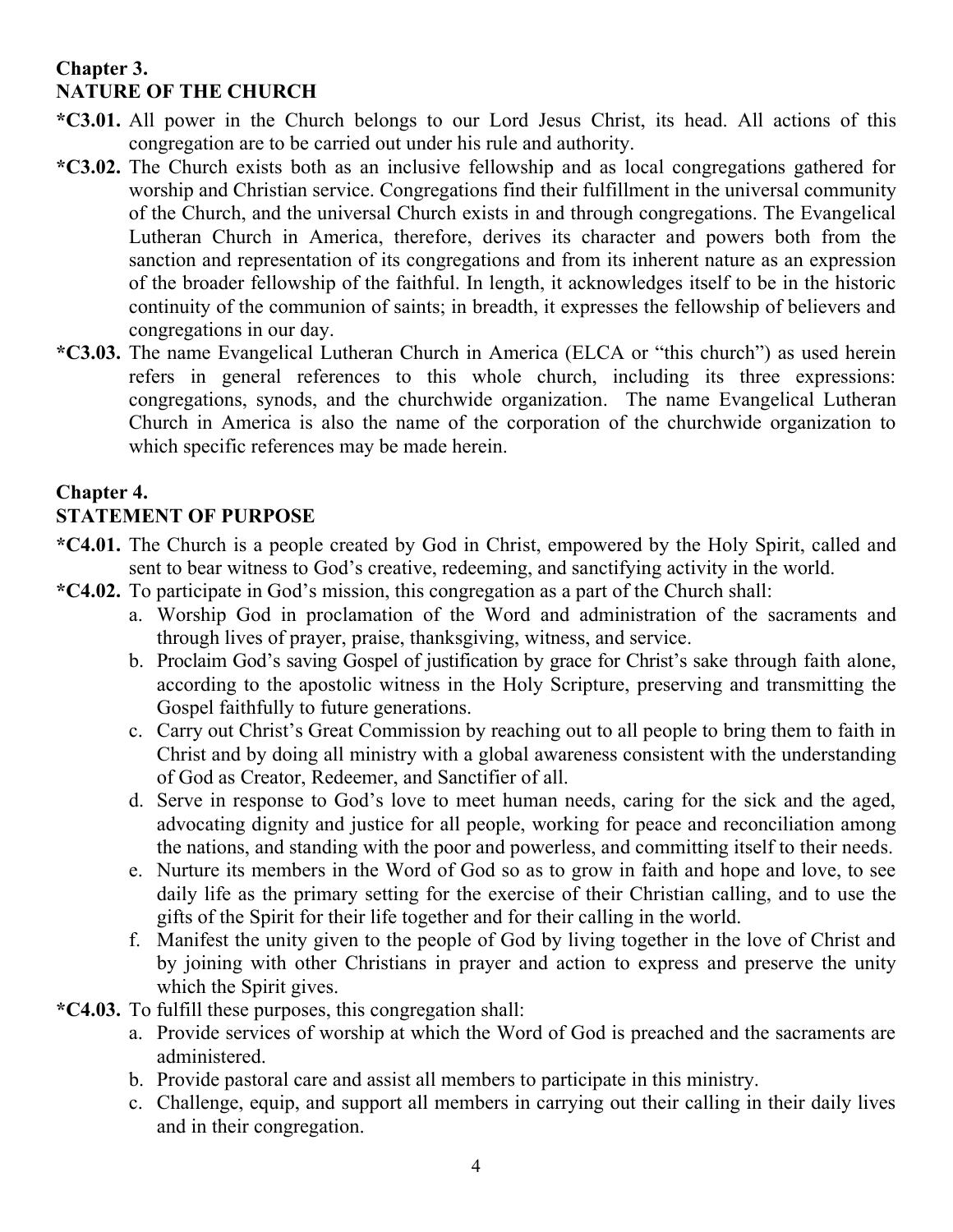- d. Teach the Word of God.
- e. Witness to the reconciling Word of God in Christ, reaching out to all people.
- f. Respond to human need, work for justice and peace, care for the sick and the suffering, and participate responsibly in society.
- g. Motivate its members to provide financial support for the congregation's ministry and the ministry of other parts of the Evangelical Lutheran Church in America.
- h. Foster and participate in interdependent relationships with other congregations, the synod, and the churchwide organization of the Evangelical Lutheran Church in America.
- i. Foster and participate in ecumenical relationships consistent with churchwide policy.
- **\*C4.04.** This congregation shall develop an organizational structure to be described in the bylaws. The Congregation Council shall prepare descriptions of the responsibilities of each committee, task force, or other organizational group and shall review their actions. Such descriptions shall be contained in continuing resolutions in the section on the Congregation Committees.
- **\*C4.05.** This congregation shall, from time to time, adopt a mission statement which will provide specific direction for its programs.
- **\*C4.06.** References herein to the nature of the relationship between the three expressions of this church—congregations, synods, and the churchwide organization—as being interdependent or as being in a partnership relationship describe the mutual responsibility of these expressions in God's mission and the fulfillment of the purposes of this church as described in this chapter, and do not imply or describe the creation of partnerships, co-ventures, agencies, or other legal relationships recognized in civil law.

# **Chapter 5.**

# **POWERS OF THE CONGREGATION**

- **\*C5.01.** The powers of this congregation are those necessary to fulfill its purpose.
- **\*C5.02.** The powers of this congregation are vested in the Congregation Meeting called and conducted as provided in this constitution and bylaws.
- **\*C5.03.** Only such authority as is delegated to the Congregation Council or other organizational units in this congregation's governing documents is recognized. All remaining authority is retained by the congregation. The congregation is authorized to:
	- a. call a pastor as provided in Chapter 9;
	- b. terminate the call of a pastor as provided in Chapter 9;
	- c. call or terminate the call of associates in ministry, deaconesses, and diaconal ministers in conformity with the applicable policy of the Evangelical Lutheran Church in America;
	- d. adopt amendments to the constitution, as provided in Chapter 17, amendments to the bylaws, as specified in Chapter 16, and continuing resolutions, as provided in Chapter 18.
	- e. approve the annual budget;
	- f. acquire real and personal property by gift, devise, purchase, or other lawful means;
	- g. hold title to and use its property for any and all activities consistent with its purpose;
	- h. sell, mortgage, lease, transfer, or otherwise dispose of its property by any lawful means;
	- i. elect its officers, Congregation Council, ministry teams, and require them to carry out their duties in accordance with the constitution, bylaws, and continuing resolutions; and
	- j. terminate its relationship with the Evangelical Lutheran Church in America as provided in Chapter 6.
- **\*C5.04.** This congregation shall choose from among its voting members laypersons to serve as voting members of the Synod Assembly as well as persons to represent it at meetings of any conference, cluster, coalition, or other area subdivision of which it is a member. The number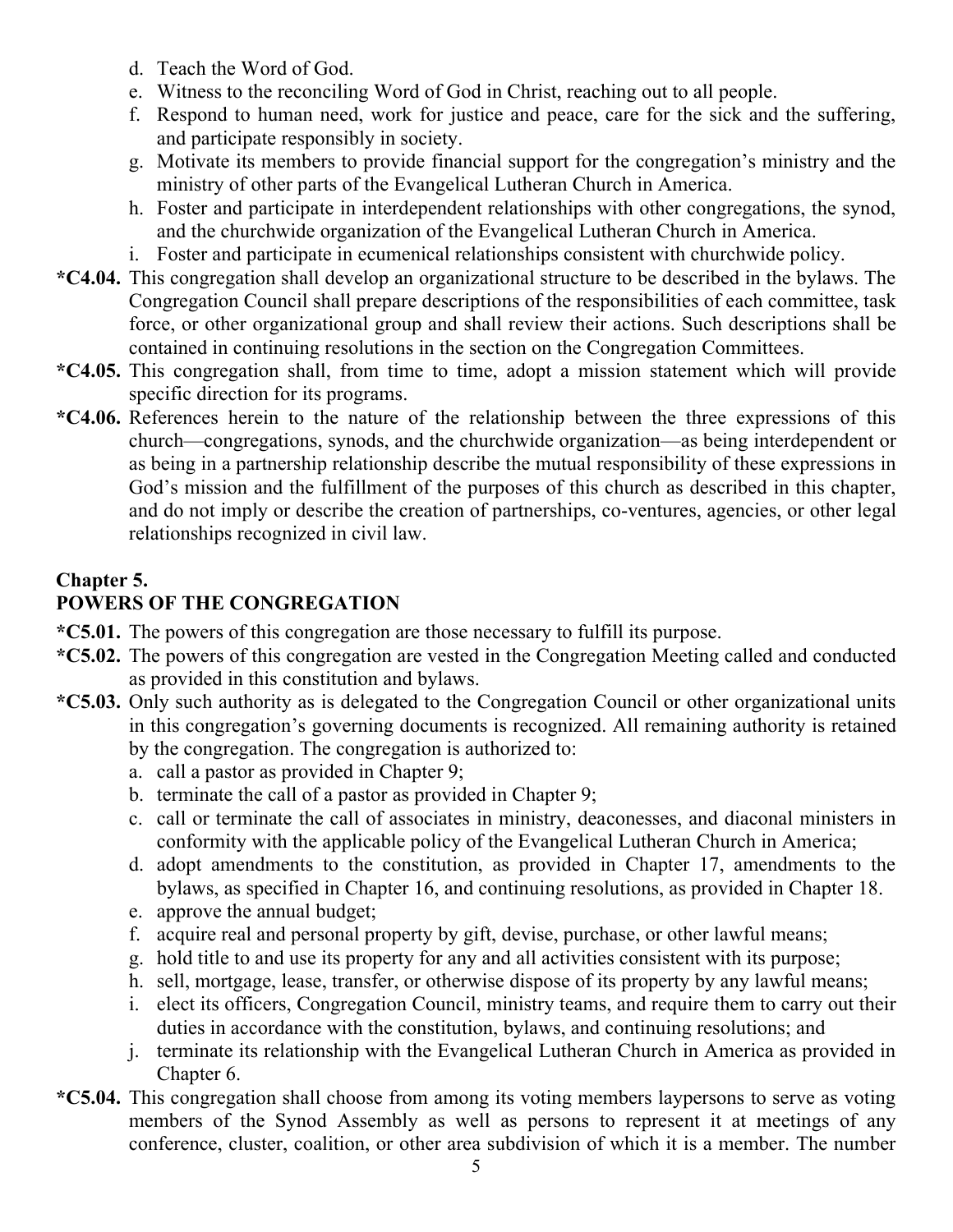of persons to be elected by the congregation and other qualifications shall be as prescribed in guidelines established by the Southwest Minnesota Synod of the Evangelical Lutheran Church in America.

**C5.05.** This congregation shall have an endowment fund that will operate as specified in its First English Lutheran Church Endowment Committee's Plan of Operation. The purpose of the endowment fund is to provide for needs that extend beyond the operational budget of this congregation.

#### **Chapter 6. CHURCH AFFILIATION**

- **\*C6.01.** This congregation shall be an interdependent part of the Evangelical Lutheran Church in America or its successor, and of the Southwest Minnesota Synod of the Evangelical Lutheran Church in America. This congregation is subject to the discipline of the Evangelical Lutheran Church in America.
- **\*C6.02.** This congregation accepts the Confession of Faith and agrees to the Purposes of the Evangelical Lutheran Church in America and shall act in accordance with them.
- **\*C6.03.** This congregation acknowledges its relationship with the Evangelical Lutheran Church in America in which:
	- a. This congregation agrees to be responsible for its life as a Christian community.
	- b. This congregation pledges its financial support and participation in the life and mission of the Evangelical Lutheran Church in America.
	- c. This congregation agrees to call pastoral leadership from the clergy roster of the Evangelical Lutheran Church in America in accordance with its call procedures except in special circumstances and with the approval of the bishop of the synod. These special circumstances are limited either to calling a candidate approved for the roster of ordained ministers of the Evangelical Lutheran Church in America or to contracting for pastoral services with an ordained minister of a church body with which the Evangelical Lutheran Church in America officially has established a relationship of full communion.
	- d. This congregation agrees to consider associates in ministry, deaconesses, and diaconal ministers for call to other staff positions in the congregation according to the procedures of the Evangelical Lutheran Church in America.
	- e. This congregation agrees to file this constitution and any subsequent changes to this constitution with the synod for review to ascertain that all of its provisions are in agreement with the constitution and bylaws of the Evangelical Lutheran Church in America and with the constitution of the synod.

#### **\*C6.04.** Affiliation with the Evangelical Lutheran Church in America may be terminated as follows:

- a. This congregation takes action to dissolve.
- b. This congregation ceases to exist.
- c. This congregation is removed from membership in the Evangelical Lutheran Church in America according to the procedures for discipline of the Evangelical Lutheran Church in America.
- d. This congregation follows the procedures outlined in \*C6.05.
- **\*C6.05.** A congregation may terminate its relationship with this church by the following procedure:
	- a. A resolution indicating the intent to terminate its relationship must be adopted at a legally called and conducted special meeting of the congregation by a two-thirds vote of the voting members present. Such meeting may be held no sooner than 30 days after written notice of the meeting is received by the bishop of the synod, during which time the congregation shall consult with the bishop and the bishop's designees, if any. The times and manner of the consultation shall be determined by the bishop in consultation with the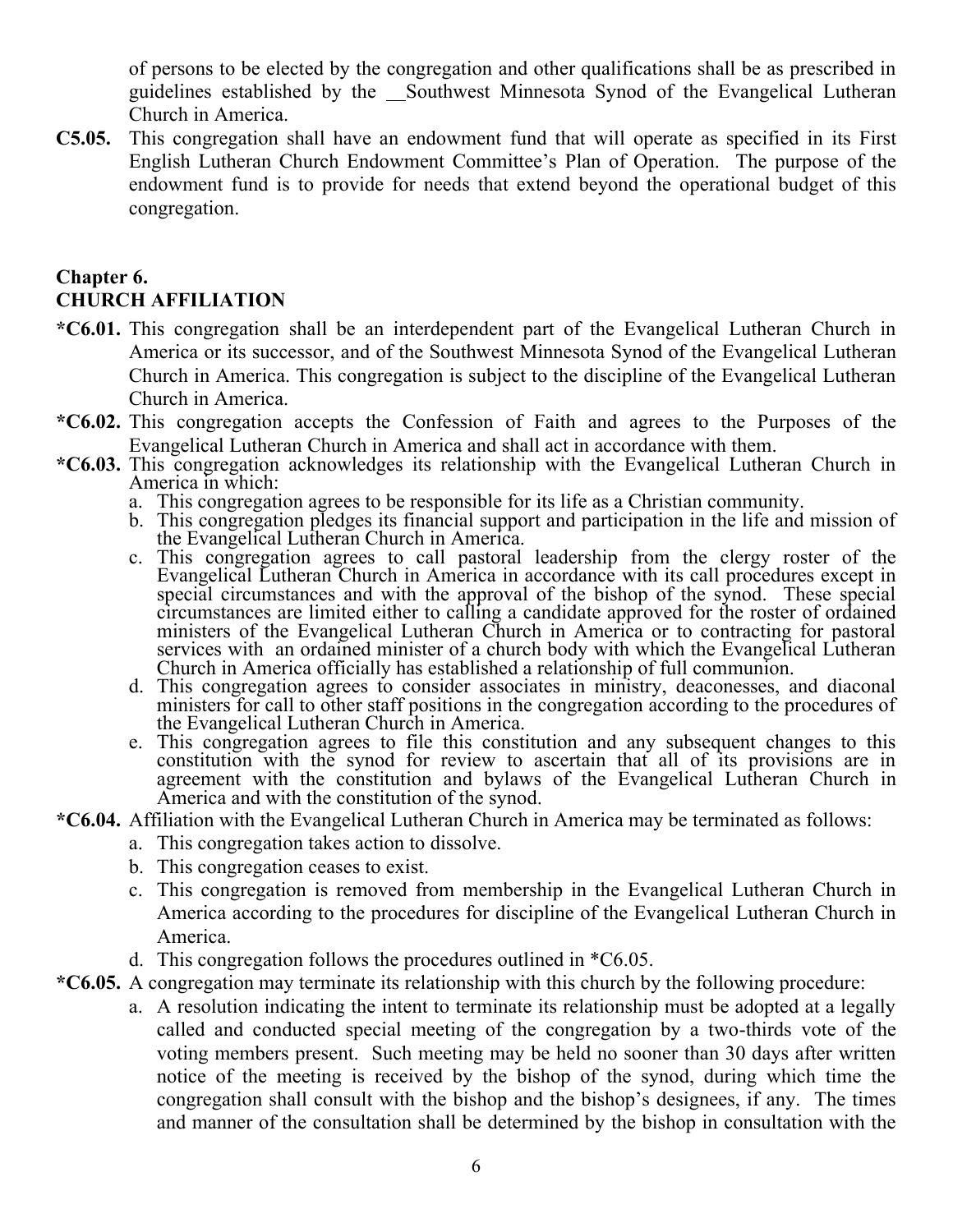Congregation Council. Unless he or she is a voting member of the congregation, the bishop and the bishop's designees, if any, shall have voice but not vote at the meeting.

- b. The secretary of the congregation shall submit a copy of the resolution to the bishop, attesting that the special meeting was legally called and conducted and certifying the outcome of the vote, and shall mail a copy of the resolution to voting members of the congregation. This notice shall be submitted within 10 days after the resolution has been adopted.
- c. The bishop of the synod and the congregation shall continue in consultation, as specified in paragraph a. above, during a period of at least 90 days after receipt by the synod of the notice as specified in paragraph b. above.
- d. If the congregation, after such consultation, still seeks to terminate its relationship, such action may be taken at a legally called and conducted special meeting by a two-thirds vote of the voting members present. Notice of the meeting shall be mailed to all voting members and to the bishop at least 10 days in advance of the meeting. Unless he or she is a voting member of the congregation, the bishop and the bishop's designees, if any, shall have voice but not vote at the meeting.
- e. A copy of the resolution, attesting that the special meeting was legally called and conducted and certifying the outcome of the vote, shall be sent to the bishop within 10 days after the resolution has been adopted, at which time the relationship between the congregation and this church shall be terminated subject to paragraphs g., h., and i. below. Unless this notification to the bishop also certifies that the congregation has voted by a two-thirds vote to affiliate with another Lutheran denomination, the congregation will be conclusively presumed to be an independent or non-Lutheran church.
- f. Notice of termination shall be forwarded by the bishop to the secretary of this church, who shall report the termination to the Churchwide Assembly.
- g. Congregations seeking to terminate their relationship with this church which fail or refuse to comply with each of the foregoing provisions in \*C6.05. shall be required to receive Synod Council approval before terminating their membership in this church.
- h. Congregations which had been members of the Lutheran Church in America shall be required, in addition to complying with the foregoing provisions in \*C6.05., to receive synodical approval before terminating their membership in this church.
- i. Congregations established by the Evangelical Lutheran Church in America shall be required, in addition to complying with the foregoing provisions in  $*C6.05$ , to satisfy all financial obligations to this church and receive Synod Council approval before terminating their membership in this church.
- j. If a congregation fails to achieve the required two-thirds vote of voting members present at the congregation's first meeting as specified in paragraph a. above, another special meeting to consider termination of relationship with this church may be called no sooner than six months after that first meeting. If a congregation fails to achieve the required two-thirds vote of voting members present at the congregation's second meeting as specified in paragraph d. above, another attempt to consider termination of relationship with this church must follow all requirements of \*C6.05. and may begin no sooner than six months after that second meeting.
- **\*C6.06.** If this congregation considers relocation, it shall confer with the bishop of the synod in which it is territorially located and the appropriate unit of the churchwide organization before any steps are taken leading to such action. The approval of the Synod Council shall be received before any such action is effected.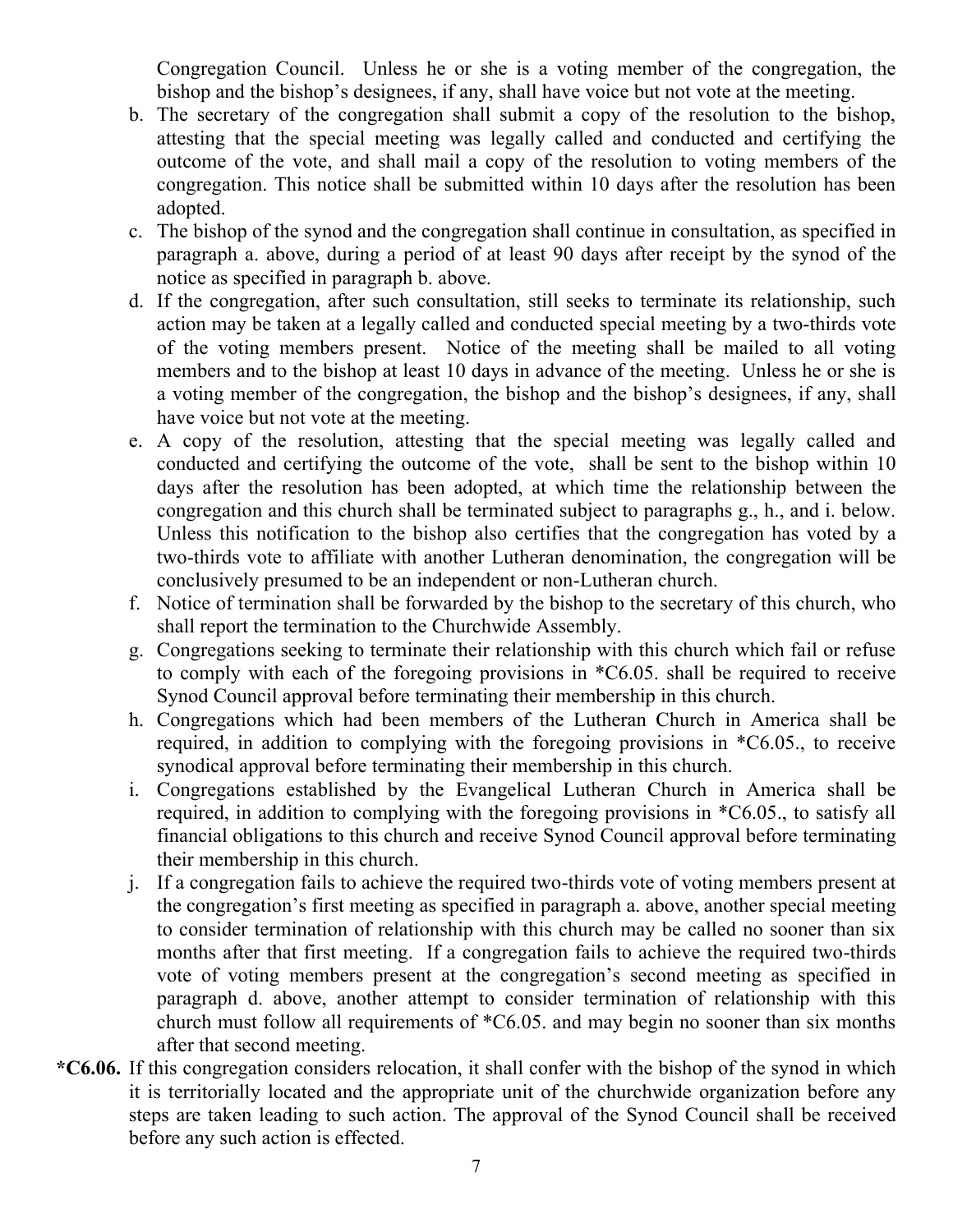**\*C6.07.** If this congregation considers developing an additional site to be used regularly for worship, it shall confer with the bishop of the synod in which it is territorially located and the appropriate unit of the churchwide organization before any steps are taken leading to such action.

## **Chapter 7. PROPERTY OWNERSHIP**

- **\*C7.01.** If this congregation ceases to exist, title to undisposed property shall pass to the Southwest Minnesota Synod of the Evangelical Lutheran Church in America.
- **\*C7.02.** If this congregation is removed from membership in the Evangelical Lutheran Church in America according to its procedure for discipline, title to property shall continue to reside in this congregation.
- **\*C7.03.** If a two-thirds majority of the voting members of this congregation present at a legally called and conducted special meeting of this congregation vote to transfer to another Lutheran church body, title to property shall continue to reside in this congregation, provided the process for termination of relationship in \*C6.05. has been followed. Before this congregation takes action to transfer to another Lutheran church body, it shall consult with representatives of the Southwest Minnesota Synod.
- **\*C7.04.** If a two-thirds majority of the voting members of this congregation present at a legally called and conducted special meeting of this congregation vote to become independent or relate to a non-Lutheran church body and have followed the process for termination of relationship in \*C6.05., title to property of this congregation shall continue to reside in this congregation only with the consent of the Synod Council. The Synod Council, after consultation with this congregation by the established synodical process, may give approval to the request to become independent or to relate to a non-Lutheran church body, in which case title shall remain with the majority of this congregation. If the Synod Council fails to give such approval, title shall remain with those members who desire to continue as a congregation of the Evangelical Lutheran Church in America.

# **Chapter 8. MEMBERSHIP**

- **\*C8.01.** Members of this congregation shall be those baptized persons on the roll of this congregation at the time that this constitution is adopted and those who are admitted thereafter and who have declared and maintain their membership in accordance with the provisions of this constitution and its bylaws.
- **\*C8.02.** Members shall be classified as follows:
	- a. *Baptized* members are those persons who have been received by the Sacrament of Holy Baptism in this congregation, or, having been previously baptized in the name of the Triune God, have been received by certificate of transfer from other Lutheran congregations or by affirmation of faith.
	- b. *Confirmed* members are baptized persons who have been confirmed in this congregation, those who have been received by adult baptism or by transfer as confirmed members from other Lutheran congregations, or baptized persons received by affirmation of faith.
	- c. *Voting* members are confirmed members. Such confirmed members, during the current or preceding calendar year, shall have communed in this congregation and shall have made a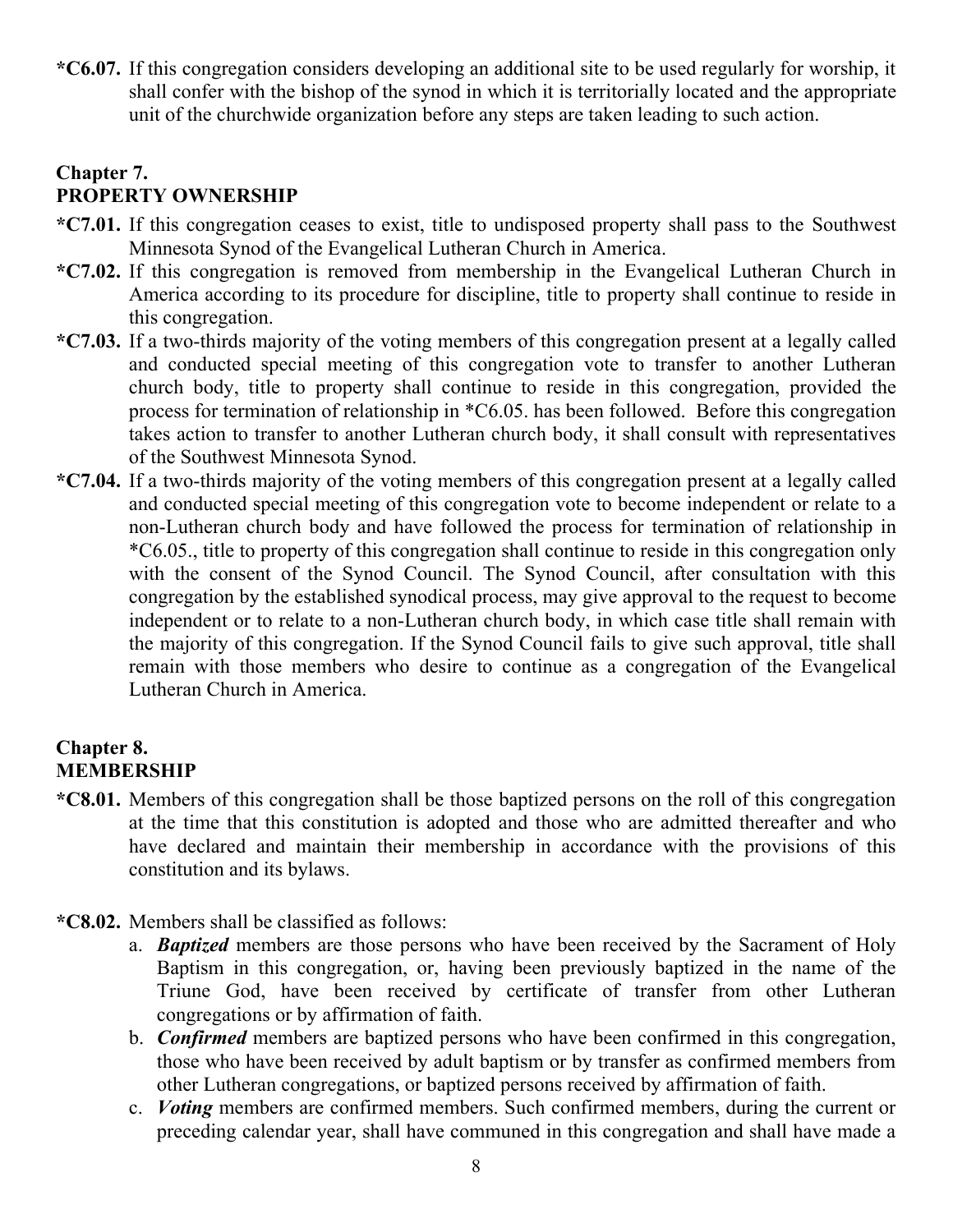contribution of record to this congregation. Members of this congregation who have satisfied these basic standards shall have the privilege of voice and vote at every regular and special meeting of the congregation.

- d. *Associate* members are persons holding membership in other Christian congregations who wish to retain such membership but desire to participate in the life and mission of this congregation, or persons who wish to retain a relationship with this congregation while being members of other congregations. They have all the privileges and duties of membership except voting rights and eligibility for elected offices or membership on the Congregation Council of this congregation.
- **\*C8.03.** All applications for confirmed membership shall be submitted to and shall require the approval of the Congregation Council.
- **\*C8.04.** It shall be the privilege and duty of members of this congregation to:
	- a. make regular use of the means of grace, both Word and sacraments;
		- b. live a Christian life in accordance with the Word of God and the teachings of the Lutheran church; and
		- c. support the work of this congregation, the synod, and the churchwide organization of the Evangelical Lutheran Church in America through contributions of their time, abilities, and financial support as biblical stewards.

#### **C8.04.01** Communion Participation

a. This congregation invites all of its members and others who believe Jesus died for their sins, to participate regularly in the Sacrament.

b. Instruction for Holy Communion will be provided for persons who are not yet confirmed.

c. Record of participation in Holy Communion may be maintained. If a member of another congregation communes, notice may be sent to the pastor of the home congregation.

**\*C8.05.** Membership in this congregation shall be terminated by any of the following:

- a. death;
- b. resignation;
- c. transfer or release;
- d. disciplinary action in accordance with ELCA constitutional provision 20.40. and the accompanying bylaws; or
- e. removal from the roll due to inactivity as defined in the bylaws.

Such persons who have been removed from the roll of members shall remain persons for whom the Church has a continuing pastoral concern.

- **C8.05.01** Members who move away should be encouraged to transfer or remove themselves from membership of this congregation.
- **C8.05.02** If there is no participation by the member, or interest in participation, the member will be placed on the inactive roster. Inactive members shall not be counted in the membership statistics of the congregation. Pastoral staff shall address inactive status members as needed.
- **C8.05.02.A15** Criteria used to determine inactive status may include, but are not limited to: attendance, communion, and contributions of time and/or talent.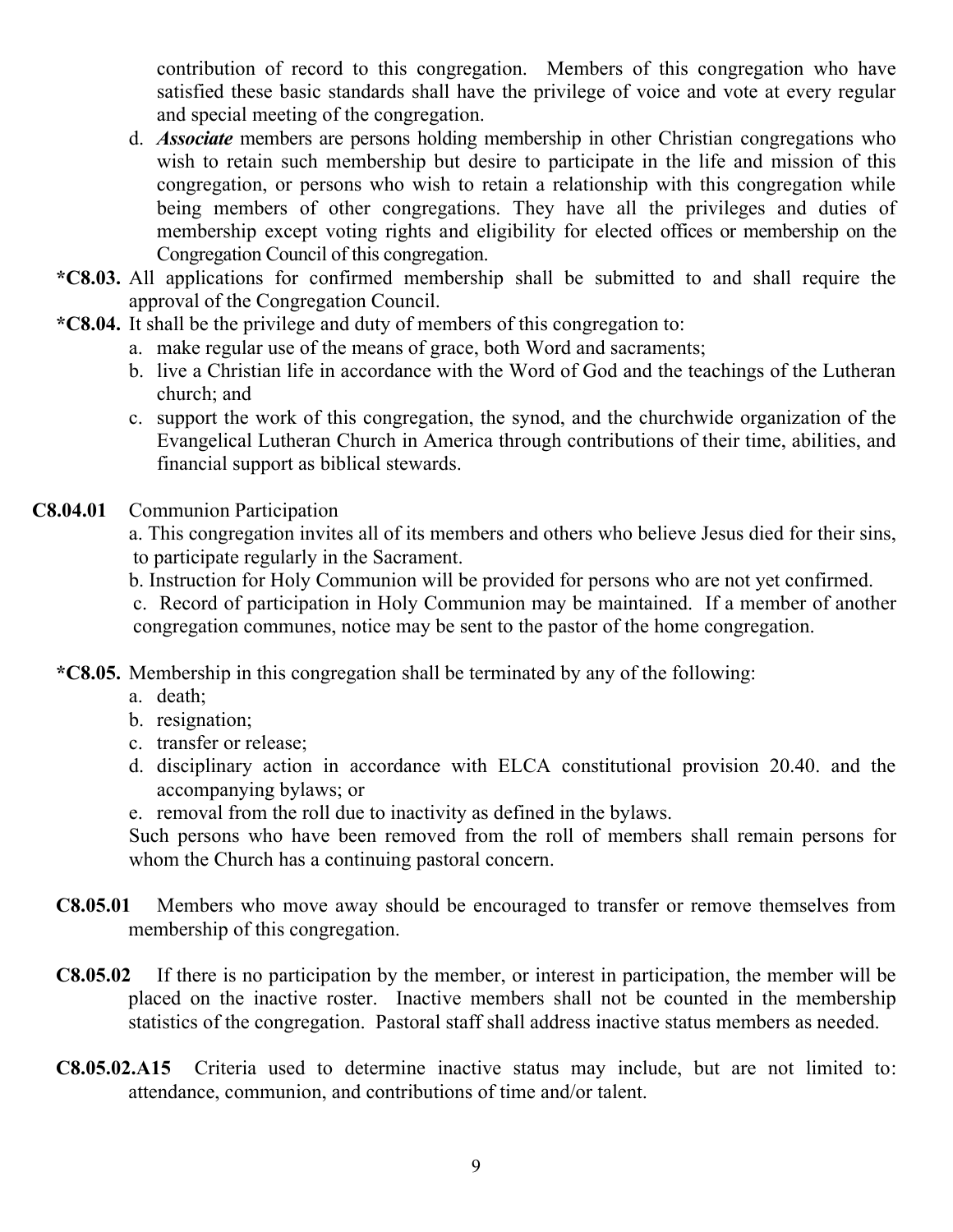**C8.05.03** Should an inactive member resume participation, they will be reinstated to active membership.

#### **Chapter 9. THE PASTOR**

- **\*C9.01.** Authority to call a pastor shall be in this congregation by at least a two-thirds majority ballot vote of members present and voting at a meeting legally called for that purpose. Before a call is issued, the officers, or a committee elected by the Congregation Council to recommend the call, shall seek the advice and help of the bishop of the synod.
- **\*C9.02.** Only a member of the clergy roster of the Evangelical Lutheran Church in America or a candidate for the roster of ordained ministers who has been recommended for the congregation by the synodical bishop may be called as a pastor of this congregation.
- **\*C9.03.** Consistent with the faith and practice of the Evangelical Lutheran Church in America,
	- a. Every ordained minister shall:
		- 1) preach the Word;
		- 2) administer the sacraments;
		- 3) conduct public worship;
		- 4) provide pastoral care; and
		- 5) speak publicly to the world in solidarity with the poor and oppressed, calling for justice and proclaiming God's love for the world.
	- b. Each ordained minister with a congregational call shall, within the congregation:
		- 1) offer instruction, confirm, marry, visit the sick and distressed, and bury the dead;
		- 2) supervise all schools and organizations of this congregation;
		- 3) install regularly elected members of the Congregation Council; and
		- 4) with the council, administer discipline.
	- c. Every pastor shall:
		- 1) strive to extend the Kingdom of God in the community, in the nation, and abroad;
		- 2) seek out and encourage qualified persons to prepare for the ministry of the Gospel;
		- 3) impart knowledge of this church and its wider ministry through distribution of its periodicals and other publications; and
		- 4) endeavor to increase the support given by the congregation to the work of the churchwide organization of the Evangelical Lutheran Church in America (ELCA) and of the Southwest Minnesota Synod of the ELCA.
- **\*C9.04.** The specific duties of the pastor, compensation, and other matters pertaining to the service of the pastor shall be included in a letter of call, which shall be attested by the bishop of the synod.
- **\*C9.05.** a. The call of a congregation, when accepted by a pastor, shall constitute a continuing mutual relationship and commitment, which shall be terminated only by death or, following consultation with the synodical bishop, for the following reasons:
	- 1) mutual agreement to terminate the call or the completion of a call for a specific term;
	- 2) resignation of the pastor, which shall become effective, unless otherwise agreed, no later than 30 days after the date on which it was submitted;
	- 3) inability to conduct the pastoral office effectively in the congregation in view of local conditions;
	- 4) physical disability or mental incapacity of the pastor;
	- 5) suspension of the pastor through discipline for more than three months;
	- 6) resignation or removal of the pastor from the roster of ordained ministers of this church;
	- 7) termination of the relationship between this church and the congregation;
	- 8) dissolution of the congregation or the termination of a parish arrangement; or
	- 9) suspension of the congregation through discipline for more than six months.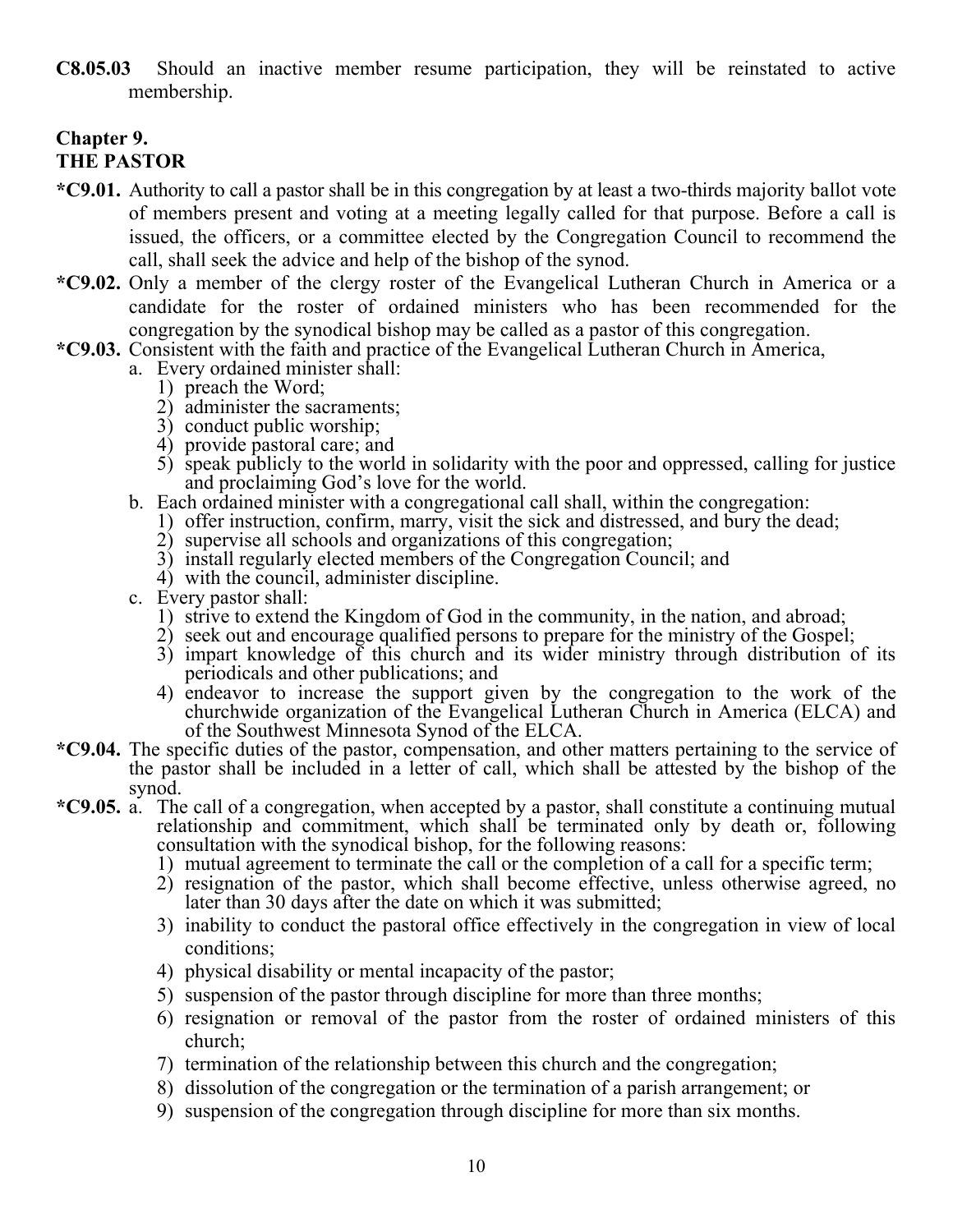- b. When allegations of physical disability or mental incapacity of the pastor under paragraph a.4) above, or ineffective conduct of the pastoral office under paragraph a.3) above, have come to the attention of the bishop of this synod,
	- 1) the bishop in his or her sole discretion may investigate such conditions personally together with a committee of two ordained ministers and one layperson, or
	- 2) when such allegations have been brought to the synod's attention by an official recital of allegations by the Congregation Council or by a petition signed by at least one-third of the voting members of the congregation, the bishop personally shall investigate such conditions together with a committee of two ordained ministers and one layperson.
- c. In case of alleged physical disability or mental incapacity under paragraph a.4) above, the bishop's committee shall obtain and document competent medical opinion concerning the pastor's condition. When a disability or incapacity is evident to the committee, the bishop of this synod may declare the pastorate vacant and the pastor shall be listed on the clergy roster as disabled. Upon removal of the disability and the restoration of the pastor to health, the bishop shall take steps to enable the pastor to resume the ministry, either in the congregation last served or in another appropriate call.
- d. In the case of alleged local difficulties that imperil the effective functioning of the congregation under paragraph a.3) above, the bishop's committee shall endeavor to hear from all concerned persons, after which the bishop together with the committee shall present their recommendations first to the pastor and then to the congregation. The recommendations of the bishop's committee must address whether the pastor's call should come to an end and, if so, may suggest appropriate severance arrangements. The committee may also propose other actions that should be undertaken by the congregation and by the pastor, if appropriate. If the pastor and congregation agree to carry out such recommendations, no further action need be taken by the synod.
- e. If either party fails to assent to the recommendations of the bishop's committee concerning the pastor's call, the congregation may dismiss the pastor only at a legally called meeting after consultation with the bishop, either (a) by a two-thirds majority vote of the voting members present and voting where the bishop and the committee did not recommend termination of the call, or (b) by a simple majority vote of the voting members present and voting where the bishop and the committee recommended termination of the call.
- f. If, in the course of proceedings described in paragraph c. or paragraph d. above, the bishop's committee concludes that there may be grounds for disciplinary action, the committee shall make recommendations concerning disciplinary action in accordance with the provisions of this church's constitution, bylaws, and continuing resolutions.
- **\*C9.06.** At a time of pastoral vacancy, an interim pastor shall be appointed by the bishop of the synod with the consent of this congregation or the Congregation Council.
- **\*C9.07.** During the period of service, an interim pastor shall have the rights and duties in the congregation of a regularly called pastor and may delegate the same in part to a supply pastor with the consent of the bishop of the synod and this congregation or Congregation Council. The interim pastor and any ordained pastor providing assistance shall refrain from exerting influence in the selection of a pastor. Unless previously agreed upon by the Synod Council, an interim pastor is not available for a regular call to the congregation served.
- **\*C9.08.** This congregation shall make satisfactory settlement of all financial obligations to a former pastor before calling a successor. A pastor shall make satisfactory settlement of all financial obligations to this congregation before beginning service in a call to another congregation or employment in another ministry setting related to the Evangelical Lutheran Church in America.
- **\*C9.09.** When a pastor is called to serve in company with another pastor or pastors, the privileges and responsibilities of each pastor shall be specified in documents to accompany the call and to be drafted in consultation involving the pastors, the Congregation Council, and the bishop of the synod. As occasion requires, the documents may be revised through a similar consultation.
- **\*C9.11.** With the approval of the bishop of the synod, the congregation may depart from \*C9.05.a. and call a pastor for a specific term. Details of such calls shall be in writing setting forth the purpose and conditions involved. Prior to the completion of a term, the bishop or a designated representative of the bishop shall meet with the pastor and representatives of the congregation for a review of the call. Such a call may also be terminated before its expiration in accordance with the provisions of  $^*C9.05.a$ .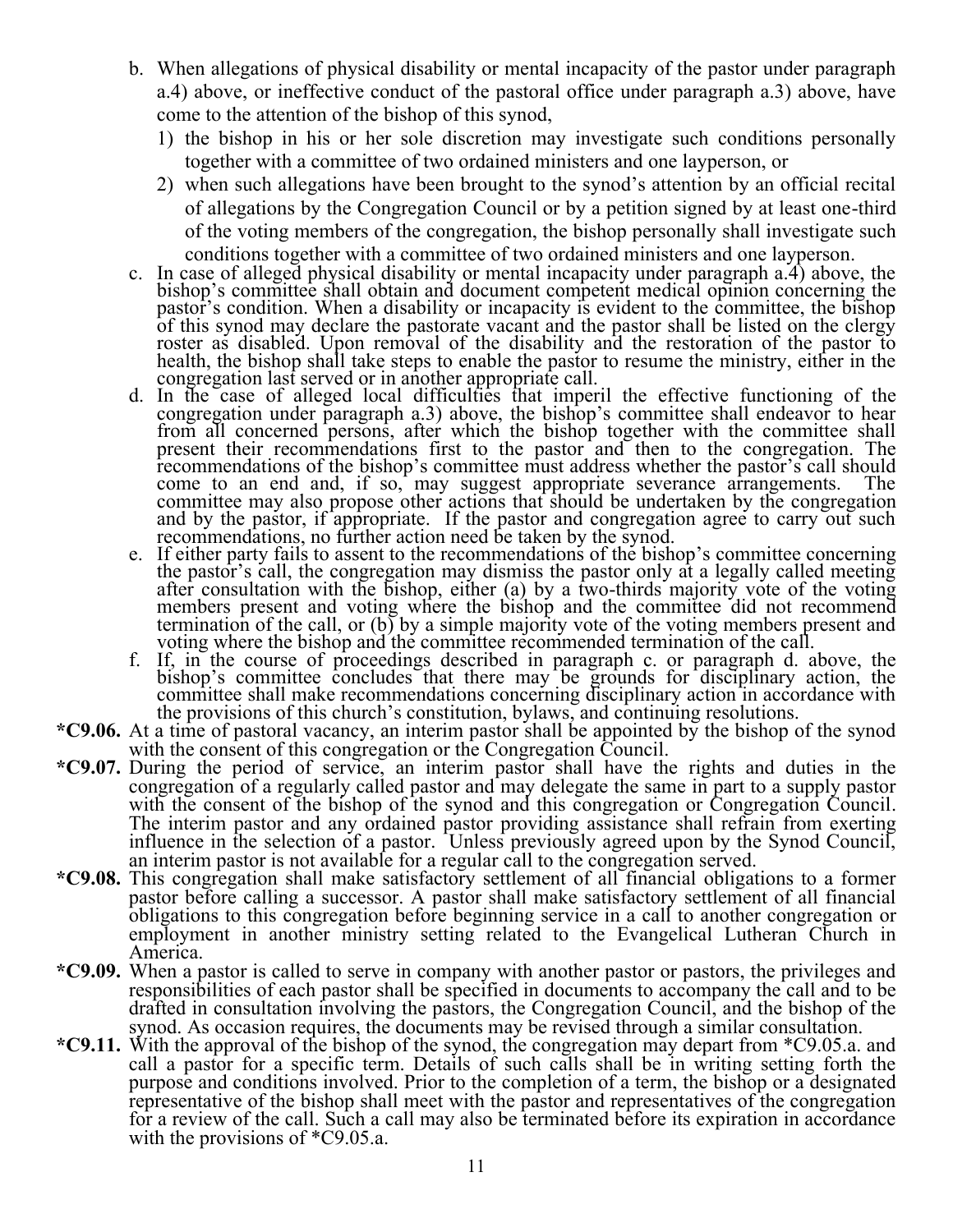- **\*C9.12.** The pastor of this congregation:
	- a. shall keep accurate parochial records of all baptisms, confirmations, marriages, burials, communicants, members received, members dismissed, or members excluded from the congregation;
	- b. shall submit a summary of such statistics annually to the synod; and
	- c. shall become a member of this congregation upon receipt and acceptance of the letter of call. In a parish of multiple congregations, the pastor shall hold membership in one of the congregations.
- **\*C9.13.** The pastor(s) shall submit a report of his or her ministry to the bishop of the synod at least 90 days prior to each regular meeting of the Synod Assembly.
- **\*C9.14.** The parochial records of this congregation shall be maintained by the pastor and shall remain the property of the congregation. The secretary of this congregation shall attest in writing to the bishop of this synod that such records have been placed in his or her hands in good order by a departing pastor before the installation of that pastor in another field of labor or the granting by the synod of retired status to the pastor.

#### **C9.20. Ecumenical pastoral ministry**

**C9.21.** Under special circumstances, subject to the approval of the synodical bishop and the concurrence of this congregation, an ordained minister of a church body with which the Evangelical Lutheran Church in America officially has established a relationship of full communion may serve temporarily as pastor of this congregation under a contract between the congregation and the ordained minister in a form proposed by the synodical bishop and approved by the congregation.

#### **Chapter 10. CONGREGATION MEETING**

- **C10.01.** The semi-annual meetings of this congregation shall be held at the times specified in the bylaws.
- **C10.01.01** The annual meeting of the congregation where the budget is adopted shall be held in the month of January and contain reports from the previous year.

#### **C10.01.01.A15** Order of Business at the January Meeting

- 1. The order shall proceed as follows:
	- a. Scripture reading and/or prayer
	- b. Minutes of the previous meeting(s), including special meetings.
	- c. Unfinished business
	- d. Treasurer's reports
	- e. Reports from Committees of the Congregation
	- f. Reports of Administrative Boards
	- g. State of the Parish Report by Pastor(s)
	- h. New Business
	- i. Adjournment
- **C10.01.02** The annual election meeting of the congregation shall be held in one of the first three weeks in June, to elect officers and ministry team members.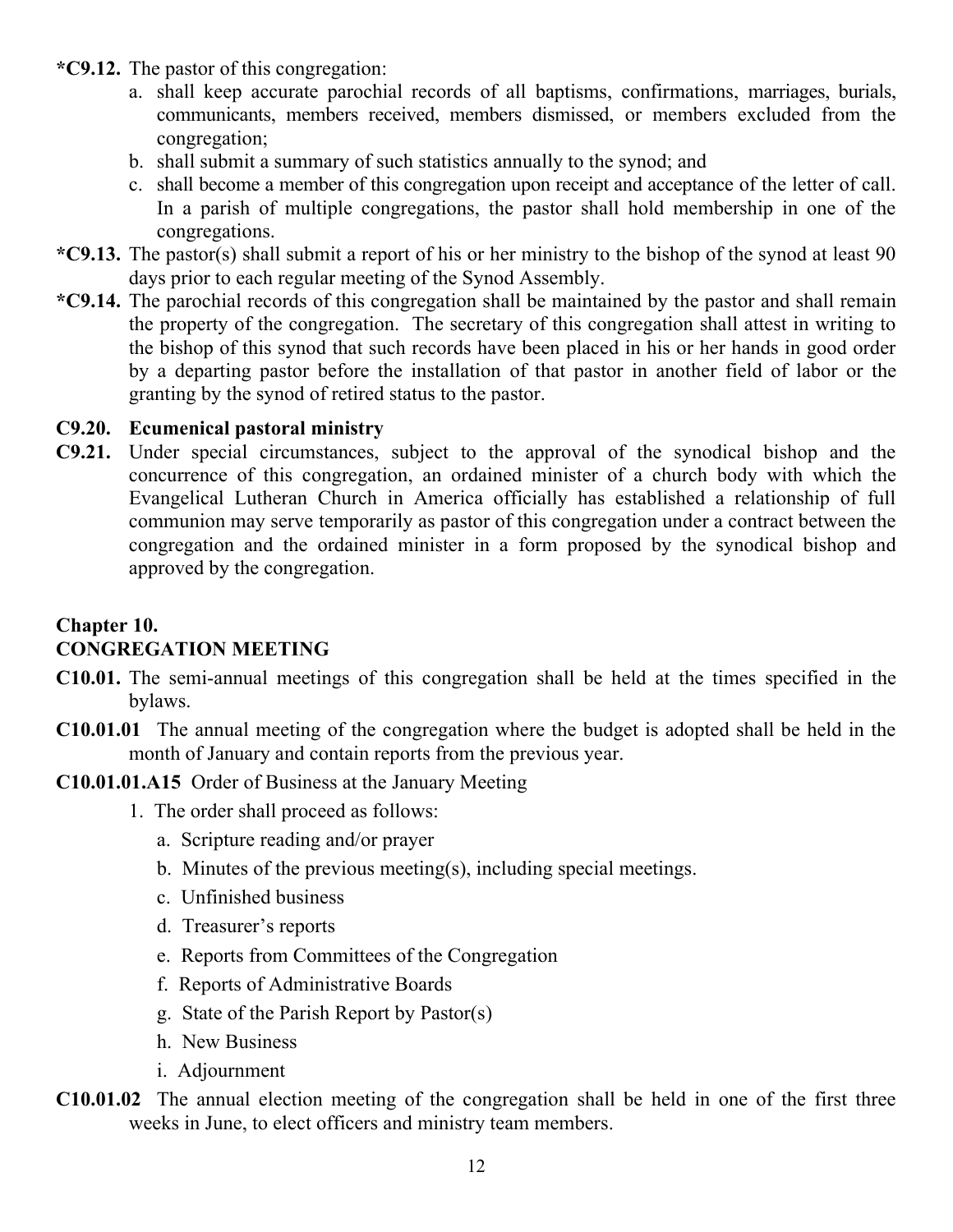- **C10.02.** A special Congregation Meeting may be called by the pastor, the Congregation Council, or the president of this congregation, and shall be called by the president of the congregation upon the written request of 10 voting members. The president of the Congregation Council shall call a special meeting upon request of the synodical bishop. The call for each special meeting shall specify the purpose for which it is to be held, and no other business shall be transacted.
- **C10.03.** Notice of all meetings of this congregation shall be given at the services of worship on the preceding two consecutive Sundays. Electronic notice of meetings may be provided.
- **C10.04.** 5% of voting members shall constitute a quorum.
- **C10.05.** Voting by proxy or by absentee ballot shall not be permitted.
- **C10.06.** All actions approved by the congregation shall be by majority vote of those voting members present and voting, except as otherwise provided in this constitution or by state law.
- **C10.07.** *Robert's Rules of Order*, latest edition, shall govern parliamentary procedure of all meetings of this congregation.

# **Chapter 11.**

# **OFFICERS**

- **C11.01.** The officers of this congregation shall be a president, vice president, and treasurer.
	- a. Duties of the officers shall be specified in the bylaws and/or continuing resolutions.
	- b. The officers shall be voting members of the congregation.
	- c. Officers of this congregation shall serve the same offices of the Congregation Council and shall be voting members of the Congregation Council.
- **C11.01.01** Duties of the officers and Secretary
	- 1. The **President** of the congregation (or the Vice President when acting in the President's capacity) shall:
		- a. have voice but no vote on all Ministry Teams and standing committees,
		- b. preside at all meetings of the voting membership,
		- c. enforce the Constitution and Bylaws of the congregation as embodied in the resolutions of the voting membership,

d. be welcome at any and all meetings of the ministry teams, committees, groups, etc., either in person or as represented by such person or persons as he/she may appoint in the execution of their duties. These groups shall be responsible to the President,

e. call and preside over the meetings of the Congregation Council,

f. coordinate the functions, plans, and activities of the congregation in all its parts for the total furtherance of the work of Christ's Kingdom in our midst,

g. appoint an individual to take minutes at each congregation council meeting and official meetings of the congregation

h. appoint an Auditing Committee consisting of any two qualified members of the congregation to audit the financial records of the congregation and submit the Audit Committee's report at the January meeting of the congregation each year.

2. The **Vice President** of the congregation shall:

a. serve as Chairperson of the Lay Ministry Team, and his/her right to vote shall be limited to that Ministry Team and its standing committee(s),

b. act for and in the stead of the President, if absent, and be available for whatever duties the President shall assign his/her representative.

3. The **Treasurer** of the congregation shall: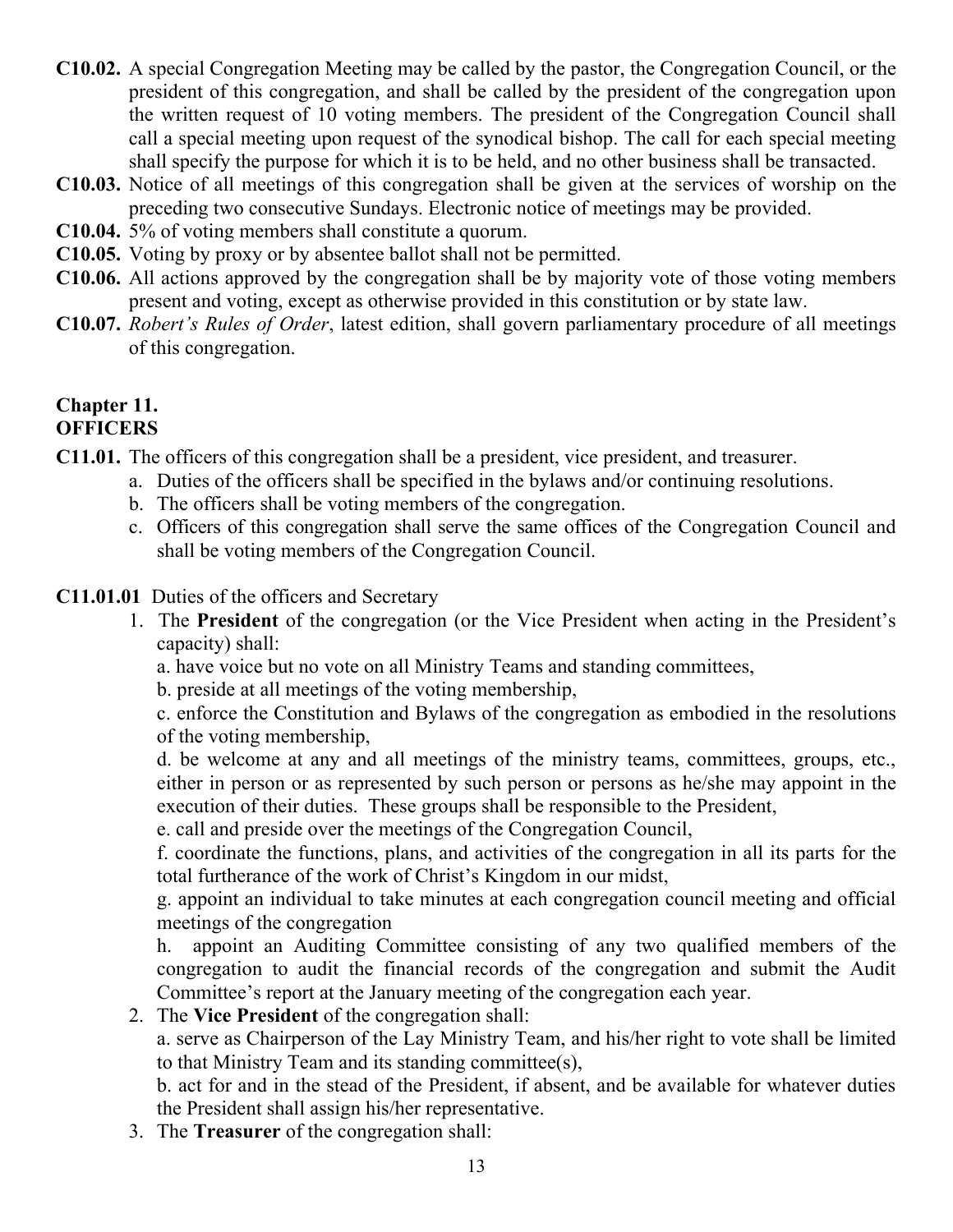a. accurately record congregational receipts and disbursements and budgeted and actual expenditures according to proper accounting procedures,

b. present a written financial report at the end of each month and at the end of each year, and

c. submit permanent financial records for annual review.

d. serve on the Stewardship Team and his/her right to vote shall be limited to that Team and its standing committee(s).

- 4. The **church secretary** shall conduct all official correspondence of the congregation council and ministry teams. In general, the church secretary shall perform all the duties normally pertaining to the office including the entry of the minutes of all meetings of said groups in a permanent record book over his/her signature, and such additional duties as the congregation may delegate.
- **C11.02.** The officers shall be elected by the congregation by written ballot and shall serve for two years. The term shall begin on July 1 and end on June 30.
- **C11.03.** No officer shall hold more than one office at a time. **The President and Vice-President** shall be eligible to serve two consecutive terms in office. **The Treasurer may serve with no term**  limit. The treasurer's position must be included on the ballot and voted on at each future **Annual Election Meeting along with the other officers and council member.**

#### **Chapter 12. CONGREGATION COUNCIL**

- **C12.01.** The voting membership of the Congregation Council shall consist of the officers of the congregation, and one representative from each ministry team of the congregation. Any voting member, with the exception of paid staff, who may serve in an advisory capacity, of the congregation may be elected, subject only to the limitation on the length of continuous service permitted in that office. A member's place on the Congregation Council shall be declared vacant if the member a) ceases to be a voting member of this congregation or b) is absent from four successive regular meetings of the Congregation Council without cause. Consistent with the laws of the state in which this congregation is incorporated, the congregation may adopt procedures for the removal of a member of the Congregation Council in other circumstances.
- **C12.02.** The members of the Ministry Teams shall be elected at a legally called meeting of the congregation on one of the first three Sundays in the month of June. Their term of office shall be for two years, with the term of office beginning on July 1and ending on June 30. Newly elected Ministry Team members shall be installed at worship on a Sunday prior to the date they assume office.
- **C12.03.** Should a member's place on the Congregation Council be declared vacant, the Congregation Council shall elect, by majority vote, a successor until the next annual meeting.
- **C12.04.** The Congregation Council shall have general oversight of the life and activities of this congregation, and in particular its worship life, to the end that everything be done in accordance with the Word of God and the faith and practice of the Evangelical Lutheran Church in America. The duties of the Congregation Council shall include the following: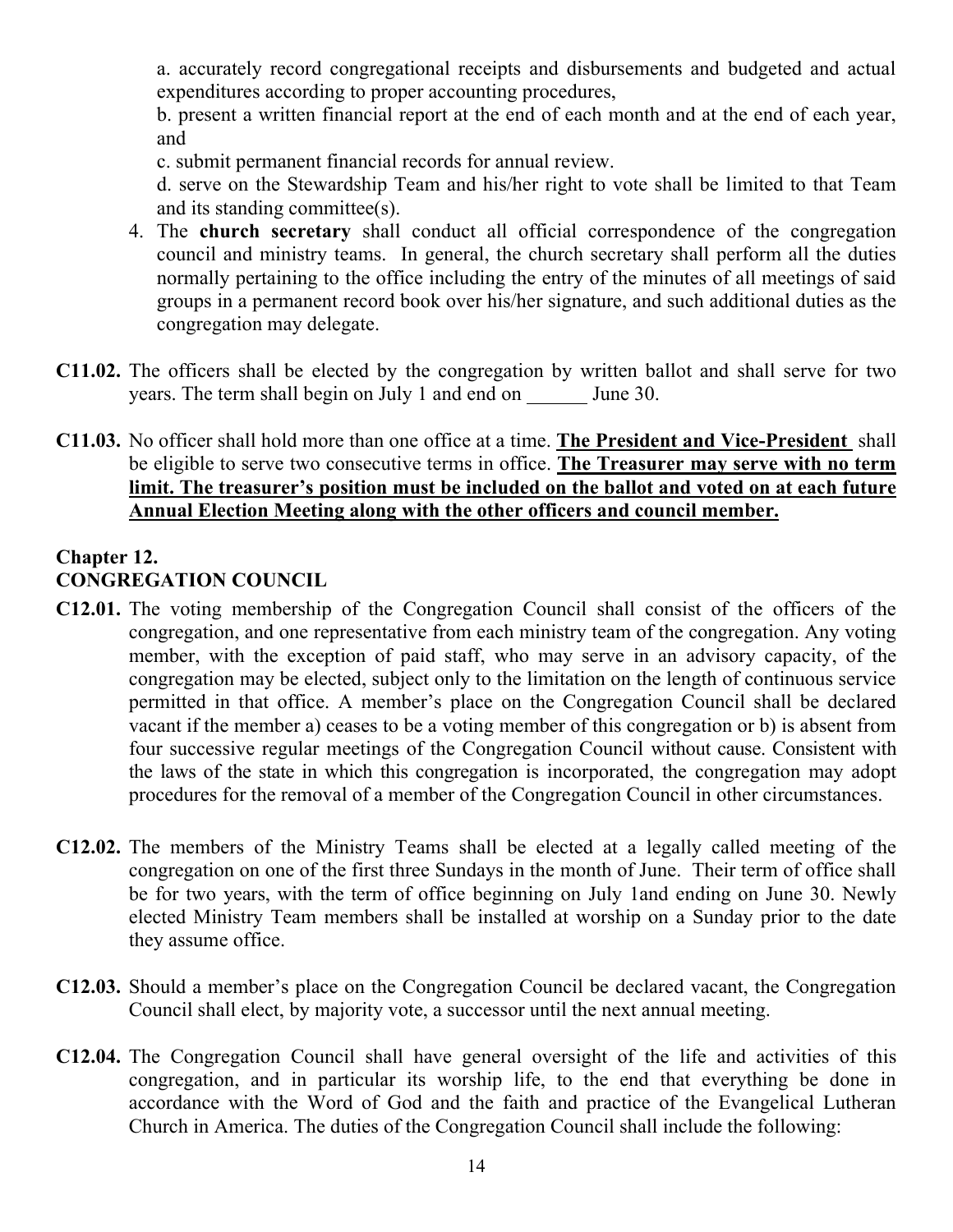- a. To lead this congregation in stating its mission, to do long-range planning, to set goals and priorities, and to evaluate its activities in light of its mission and goals.
- b. To seek to involve all members of this congregation in worship, learning, witness, service, and support.
- c. To oversee and provide for the administration of this congregation to enable it to fulfill its functions and perform its mission.
- d. To maintain supportive relationships with the pastor(s) and staff and help them annually to evaluate the fulfillment of their calling or employment.
- e. To be examples individually and corporately of the style of life and ministry expected of all baptized persons.
- f. To promote a congregational climate of peace and goodwill, and, as differences and conflicts arise, to endeavor to foster mutual understanding.
- g. To arrange for pastoral service during the sickness or absence of the pastor.
- h. To emphasize partnership with the synod and churchwide organization of the Evangelical Lutheran Church in America as well as cooperation with other congregations, both Lutheran and non-Lutheran, subject to established policies of the synod and the Evangelical Lutheran Church in America.
- i. To recommend and encourage the use of program resources produced or approved by the Evangelical Lutheran Church in America.
- j. To seek out and encourage qualified persons to prepare for the ministry of the Gospel.
- **C12.05.** The Congregation Council shall be responsible for the financial and property matters of this congregation.
	- a. The Congregation Council shall be responsible for maintaining and protecting its property and the management of its business and fiscal affairs. It shall have the powers and be subject to the obligations that pertain to such organizations under the laws of the State of Minnesota, except as otherwise provided herein.
	- b. The Congregation Council shall not have the authority to buy, sell, or encumber real property unless specifically authorized to do so by a two thirds majority at a meeting of the congregation.
	- c. The Congregation Council shall ascertain that the financial affairs of this congregation are being conducted efficiently, giving particular attention to the prompt payment of all obligations and to the regular forwarding of benevolence monies to the synodical treasurer.
	- d. The Congregation Council shall be responsible for this congregation's investments and its total insurance program.
	- e. The Congregation Council shall prepare an annual budget for adoption by this congregation, shall supervise the expenditure of funds in accordance therewith following its adoption. The budget shall include this congregation's full indicated share in support of the wider ministry being carried on in partnership with the synod and churchwide organization.
- C12.05.01 The Congregation Council may enter into contracts of up to \$1000 for items not included in the budget.
- **C12.05.02** The Congregation Council may incur obligations of more than \$1000 in excess of the anticipated receipts only after approval by a Congregation Meeting.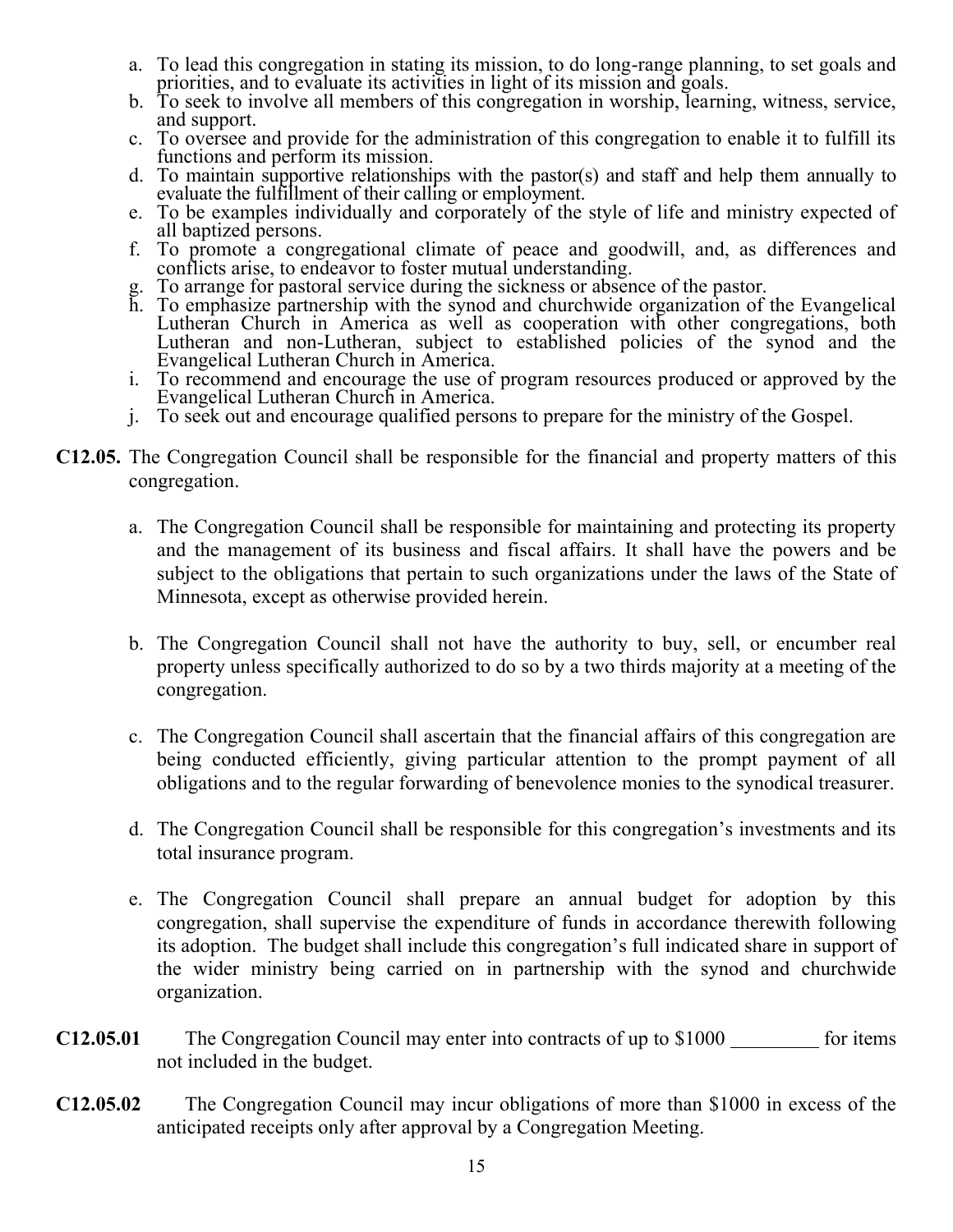- **C12.06.** The Congregation Council shall see that the provisions of this constitution, its bylaws, and the continuing resolutions are carried out.
- **C12.07.** The Congregation Council shall provide for an annual review of the membership roster.
- **C12.08.** The Congregation Council shall be responsible for the employment and supervision of the staff of this congregation. Nothing in this provision shall be deemed to affect the congregation's responsibility for the call, terms of call, or termination of call of any employees who are on a roster of this church.
- **C12.09.** The Congregation Council shall submit a comprehensive report to this congregation at the annual meeting.
- **C12.11.** The Congregation Council shall normally meet once a month. Special meetings may be called by the pastor or the president, but must be called by the president if requested by at least onehalf of its members. Notice of each special meeting shall be given to all who are entitled to be present.
- **C12.12.** A quorum for the transaction of business shall consist of a majority of the members of the Congregation Council. The pastor or interim pastor should also be present for the meeting, in an advisory capacity. The pastor or interim pastor may request or consent to be absent if he or she has given prior approval to the agenda for a particular regular or special meeting. The only business considered at such meetings will be what is on the approved agenda. Chronic or repeated absence of the pastor or interim pastor who has refused approval of the agenda of a subsequent regular or special meeting shall not preclude action by the Congregation Council, following consultation with the synodical bishop.
- **C12.13.** The Congregation Council and its committees may hold meetings by remote communication, including electronically and by telephone conference, and, to the extent permitted by state law, notice of all meetings may be provided electronically.
- **C12.13.A20This congregation may hold meetings by remote communication, including electronically and by telephone conference, as long as there is an opportunity for simultaneous aural communication. To the extent permitted by state law, notice of all meetings may be provided electronically.**

#### **Chapter 13.**

#### **CONGREGATIONAL ORGANIZATION**

**C13.01.** The officers of this congregation and the pastor shall constitute the *Executive Committee*. The officers of the congregation shall be a President, a Vice President, and a Treasurer, elected from among the voting membership.

The Pastor(s) of the congregation shall be an advisory member of all Ministry Teams and their associated committees, and may, at his/her discretion, attend congregational meetings and activities.

**C13.02.** The Congregation Council shall consist of the President, the Vice President, and the Treasurer of the congregation, and one representative of each Ministry Team. They shall hold a position on the Congregation Council by virtue of their election by the voting members of the congregation so long as their term of office continues. The pastor or pastors shall be present in an advisory capacity.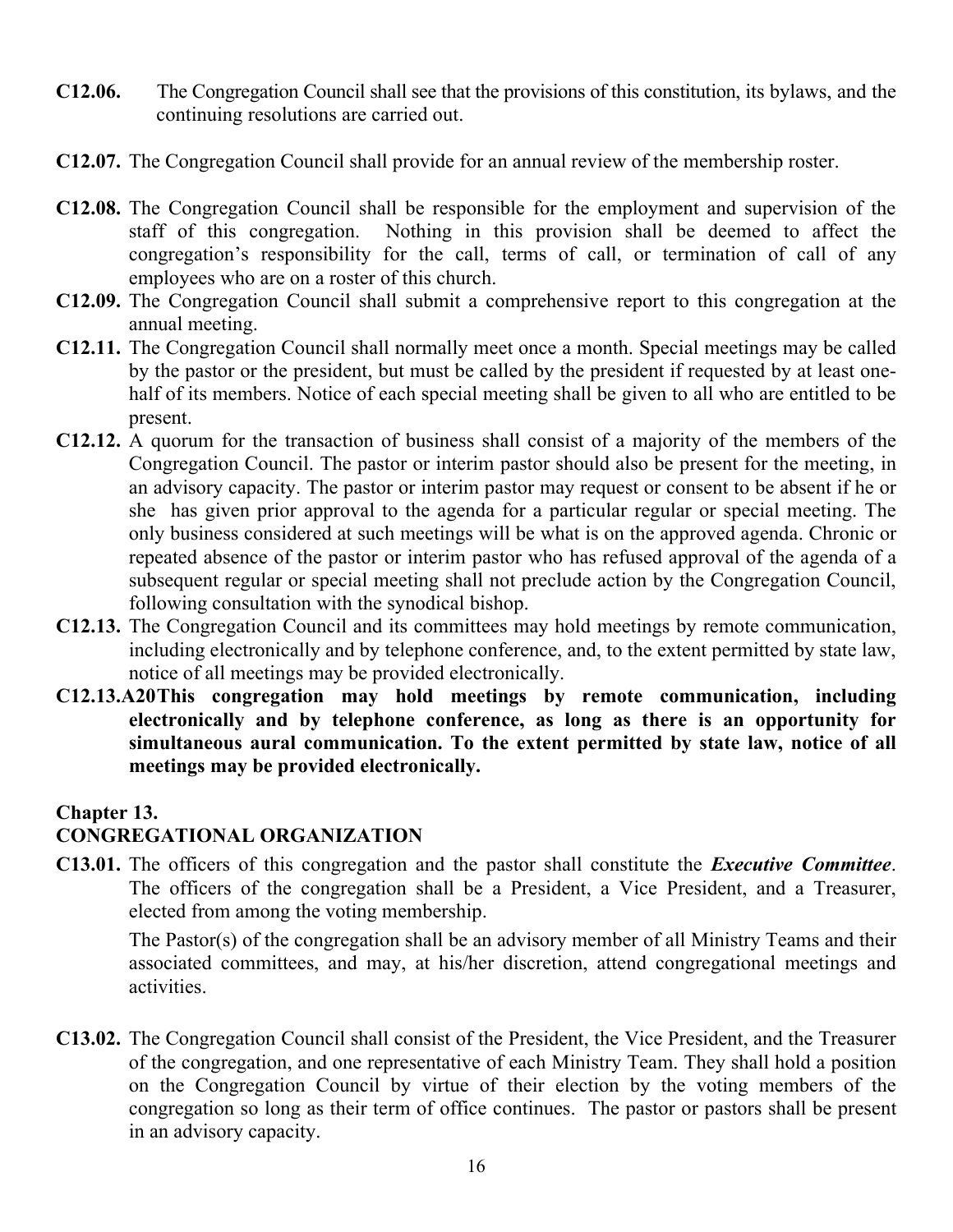- **C13.03.** Responsibility and authority for the daily administration of congregational affairs shall be delegated to the Ministry Teams of the congregation. The Ministry Teams shall focus on the following areas of ministry: lay ministry, outreach, Christian education, youth and family ministry, stewardship, and church properties. These Ministry Teams may establish committees or work teams, as needed, to accomplish tasks within the congregation. Each ministry team shall have a voting representative present at each congregation council meeting.
- **C13.03.01** A *Nominating Committee* consisting of voting members of this congregation, at least one from each of the Ministry Teams, shall be elected at the annual meeting for a term of one year. It has been customary for the Vice President of the congregation to be the chairperson of the Nominating Committee.
- **C13.03.02** An *Audit Committee* of any two qualified voting members of the congregation shall be annually appointed by the president of the congregation. The Treasurer or Financial Secretary may not be members of the Audit Committee. This committee will review the financial records of the congregation. The President shall submit the Audit Committee's report at the January meeting of the congregation each year. An outside financial review should be done at least once every 5 years.
- **C13.03.03** A *Pastor/Parish Relations Committee* shall be appointed for the purpose of offering verbal encouragement and/or directions to the pastor, and for providing an opportunity for dialogue. The pastor will appoint one member of this committee, and the president of the congregation will appoint one member, and the Congregation Council will appoint one member. Term of office shall be two years. A diverse group of individuals will be sought for membership on this committee. The committee will meet twice annually, in October, and April, or at the request of any of the committee members. The Vice President of the congregation will facilitate the setting of the meeting dates.
- **C13.03.04** A *Call Committee* of six voting members and the President of the Congregation shall be selected by the Congregation Council when a pastoral vacancy occurs. Term of office will terminate upon installation of the newly called pastor.
- **C13.04.** Other committees may be formed in this congregation, as the need arises, by decision of the Congregation Council.

# **Chapter 14. ORGANIZATIONS WITHIN THE CONGREGATION**

**C14.01.** All organizations within this congregation shall exist to aid it in ministering to the members of this congregation and to all persons who can be reached with the Gospel of Christ. As outgrowths and expressions of this congregation's life, the organizations are subject to its oversight and direction. This congregation at its meeting shall determine their policies, guide their activities, and receive reports concerning their membership, work, and finances.

<sup>1</sup> *For use if the pastor is president of the congregation under two of the options in C11.02.*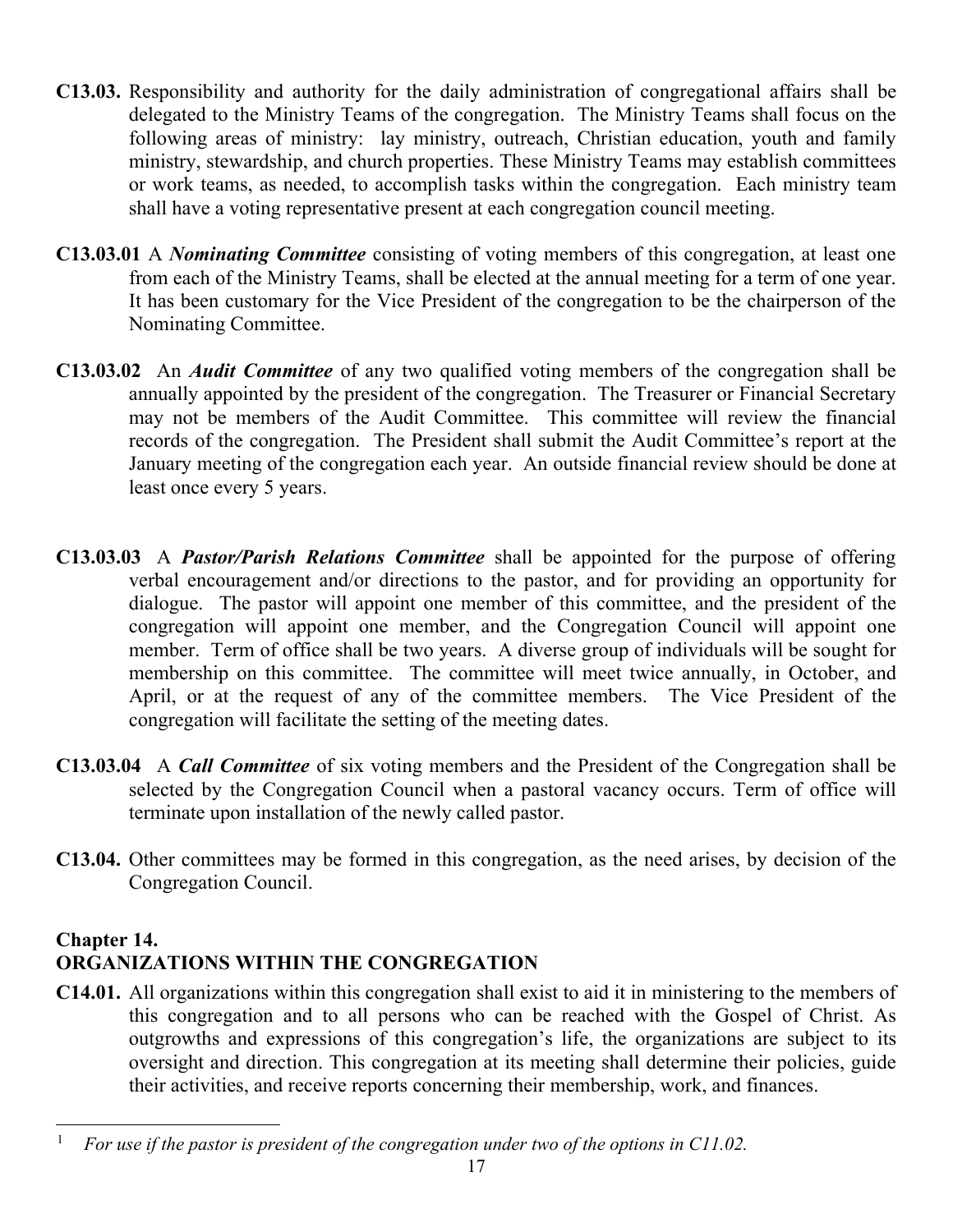- **C14.02.** Special interest groups, other than those of the official organizations of the Evangelical Lutheran Church in America, may be organized only after authorization has been given by the Congregation Council and may be specified in a continuing resolution as deemed necessary.
- C14.02.01. Ceremonies and symbols of lodges or other such secret organizations shall not be permitted in the church or on the church premises of this congregation.
- C14.02.02. The pastor of this congregation shall take no part in any such ceremonies even if conducted outside of the church premises.

#### **Chapter 15.**

#### **DISCIPLINE OF MEMBERS AND ADJUDICATION**

- **\*C15.01.** Persistent and public denial of the Christian faith, willful or criminal conduct grossly unbecoming a member of the Church of Christ, continual and intentional interference with the ministry of the congregation, or willful and repeated harassment or defamation of member(s) of the congregation is sufficient cause for discipline of a member. Prior to disciplinary action, reconciliation and repentance will be attempted following Matthew 18:15–17, proceeding through these successive steps, as necessary: a) private counsel and admonition by the pastor, b) censure and admonition by the pastor in the presence of two or three witnesses, c) written referral of the matter by the Congregation Council to the vice president of the synod, who will refer it to a consultation panel drawn from the Consultation Committee of the synod, and d) written referral of the matter by the consultation panel to the Committee on Discipline of the synod. If, for any reason, the pastor is unable to administer the admonitions required by paragraphs a. and b. hereof, those steps may be performed by another pastor chosen by the Executive Committee of the Congregation Council.
- **\*C15.02.** The process for discipline of a member of the congregation shall be governed as prescribed by the chapter on discipline in the *Constitution, Bylaws, and Continuing Resolutions of the Evangelical Lutheran Church in America*. If the counseling, censure, and admonitions pursuant to C15.01 do not result in repentance and amendment of life, charges against the accused member(s) that are specific and in writing may be prepared by the Congregation Council, signed, and submitted to the vice president of the synod. The vice president shall select from the synod's Consultation Committee a panel of five members (three lay persons and two clergy). A copy of the written charges shall be provided to the consultation panel and the accused member(s). The consultation panel, after requesting a written reply to the charges from the accused member(s), shall consider the matter and seek a resolution by means of investigation, consultation, mediation, or whatever other means may seem appropriate. The panel's efforts to reach a mutually agreeable resolution shall continue for no more than 45 days after the matter is submitted to it.
- **\*C15.03.** If the consultation panel fails to resolve the matter, that panel shall refer the case in writing, including the written charges and the accused member's reply, to the Committee on Discipline of the synod for a hearing. A copy of the panel's written referral shall be delivered to the vice president of the synod, the Congregation Council, and the accused member(s) at the same time it is sent to the Committee on Discipline of the synod. The Executive Committee of the Synod Council shall then select six members from the Committee on Discipline to decide the case, and shall appoint a member of the Synod Council to preside as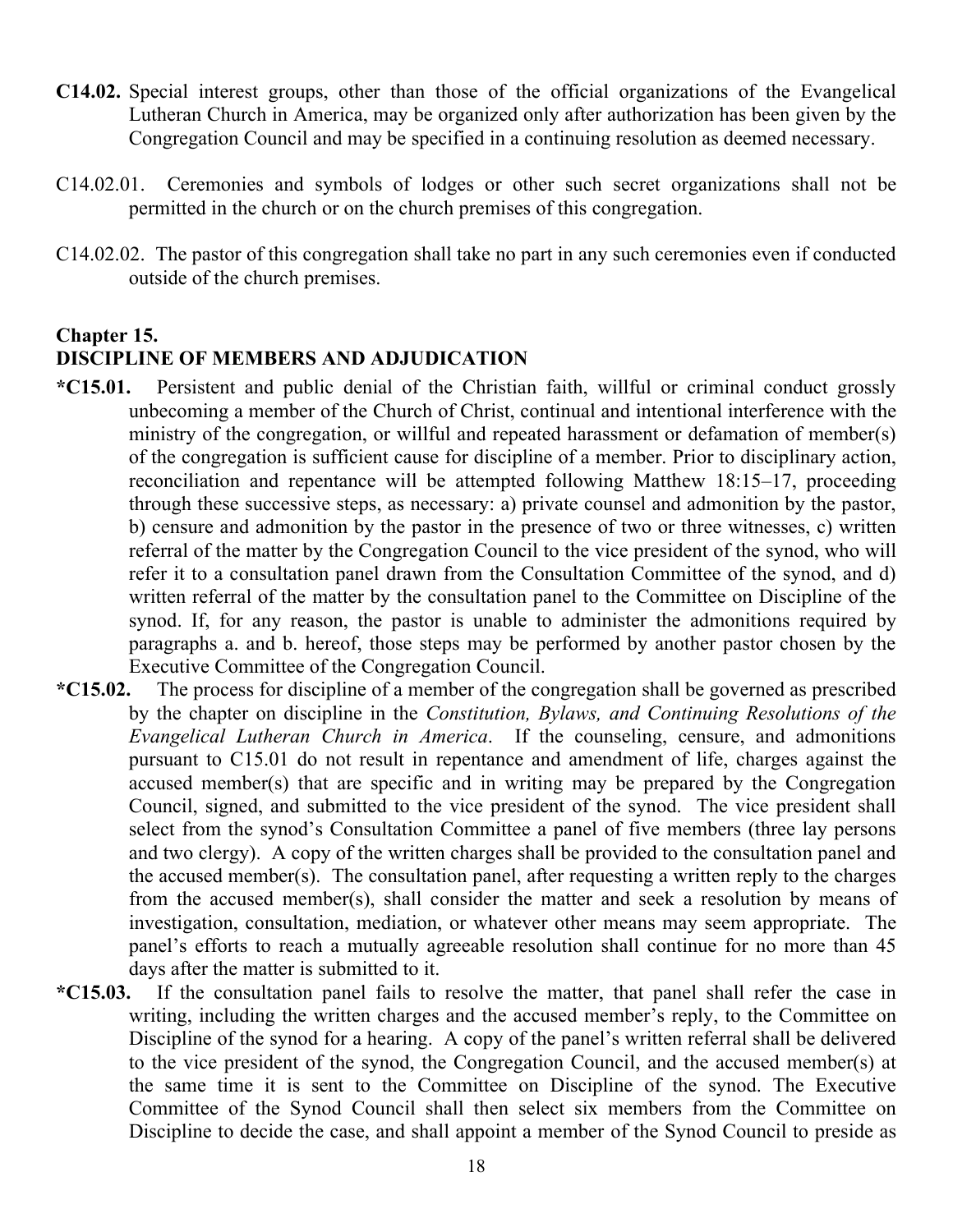nonvoting chair. Those six members plus the nonvoting chair comprise the discipline hearing panel for deciding the case. The Congregation Council and the accused member(s) are the parties to the case.

- **\*C15.04.** The discipline hearing panel shall commence and conduct the disciplinary hearing in accordance with the provisions governing discipline of congregation members prescribed in the *Constitution, Bylaws, and Continuing Resolutions of the Evangelical Lutheran Church in America.*
- **\*C15.05.** By the vote of at least two-thirds of the members of the discipline hearing panel who are present and voting, one of the following disciplinary sanctions can be imposed:
	- a. suspension from the privileges of congregation membership for a designated period of time;
	- b. suspension from the privileges of congregation membership until the pastor and Congregation Council receive evidence, satisfactory to them, of repentance and amendment of life;
	- c. termination of membership in the congregation; or
	- d. termination of membership in the congregation and exclusion from the church property and from all congregation activities.
- **\*C15.06.** The written decision of the discipline hearing panel shall be sent to the vice president of the synod, the accused member(s), and the Congregation Council as required by the *Constitution, Bylaws, and Continuing Resolutions of the Evangelical Lutheran Church in America*. The decision of the discipline hearing panel shall be implemented by the Congregation Council and recorded in the minutes of the next council meeting.
- **\*C15.07.** No member of the congregation shall be subject to discipline a second time for offenses that a discipline hearing panel has heard previously and decided pursuant to this chapter.

#### **\*C15.10. Adjudication**

**\*C15.11.** When there is disagreement among factions within this congregation on a substantive issue that cannot be resolved by the parties, members of this congregation shall have access to the synodical bishop for consultation after informing the chair of the Congregation Council of their intent. If the consultation fails to resolve the issue(s), the Consultation Committee of the synod shall consider the matter. If the Consultation Committee of the synod shall fail to resolve the issue(s), the matter shall be referred to the Synod Council, whose decision shall be final.

# **Chapter 16.**

#### **BYLAWS**

- **\*C16.01.** This congregation may adopt bylaws. No bylaw may conflict with this constitution.
- **\*C16.02.** Bylaws may be adopted or amended at any legally called meeting of this congregation with a quorum present by a majority vote of those voting members present and voting.
- **\*C16.03.** Changes to the bylaws may be proposed by any voting member, provided that such additions or amendments be submitted in writing to the Congregation Council at least 60 days before a regular or special Congregation Meeting called for that purpose. The Congregation Council shall notify the congregation's members of the proposal with the council's recommendations at least 30 days in advance of the Congregation Meeting. Notification may take place by mail or electronic means, as permitted by state law.
- **\*C16.04.** Approved changes to the bylaws shall be sent by the secretary of this congregation to the synod.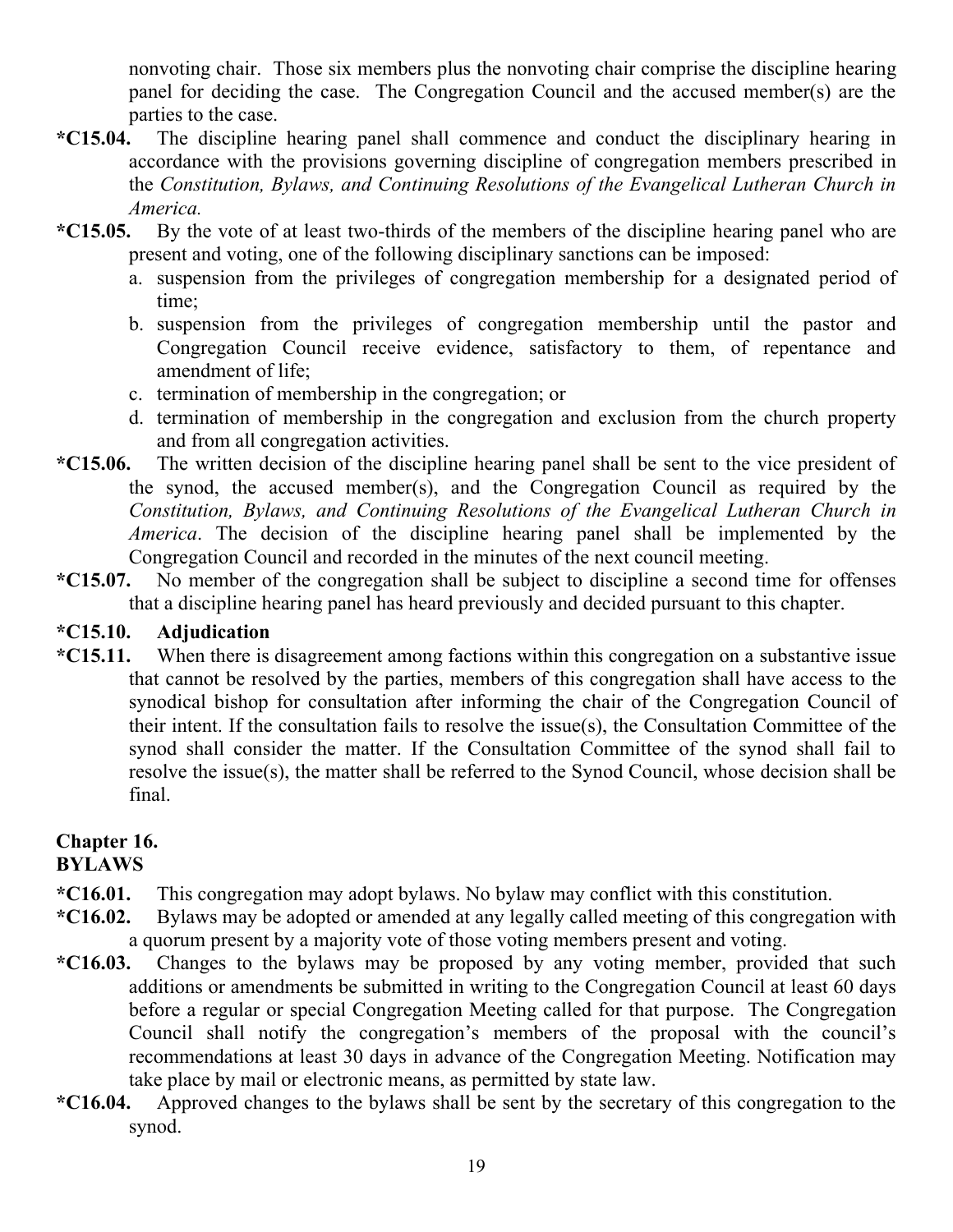# **Chapter 17. AMENDMENTS**

- **\*C17.01.** Unless provision \*C17.04. is applicable, those sections of this constitution that are not required, in accord with the *Model Constitution for Congregations of the Evangelical Lutheran Church in America*, may be amended in the following manner. Amendments may be proposed by at least 10 voting members or by the Congregation Council. Proposals must be filed in writing with the Congregation Council 60 days before formal consideration by this congregation at a regular or special Congregation Meeting called for that purpose. The Congregation Council shall notify the congregation's members of the proposal together with the council's recommendations at least 30 days in advance of the meeting. Notification may take place by mail or electronic means, as permitted by state law.
- **\*C17.02.** An amendment to this constitution, proposed under \*C17.01., shall:
	- a. be approved at a legally called Congregation Meeting according to this constitution by a majority vote of those present and voting;
	- b. be ratified without change at the next annual meeting by a two-thirds majority vote of those present and voting; and
	- c. have the effective date included in the resolution<sup>2</sup> and noted in the constitution.
- **\*C17.03.** Any amendments to this constitution that result from the processes provided in \*C17.01. and \*C17.02. shall be sent by the secretary of this congregation to the synod. The synod shall notify the congregation of its decision to approve or disapprove the proposed changes; the changes shall go into effect upon notification that the synod has approved them.
- **\*C17.04.** This constitution may be amended to bring any section into conformity with a section or sections, either required or not required, of the *Model Constitution for Congregations of the Evangelical Lutheran Church in America* as most recently amended by the Churchwide Assembly. Such amendments may be approved by a simple majority vote of those voting members present and voting at any legally called meeting of the congregation without presentation at a prior meeting of the congregation, provided that the Congregation Council has submitted by mail or electronic means, as permitted by state law, notice to the congregation of such an amendment or amendments, together with the council's recommendations, at least 30 days prior to the meeting. Upon the request of 10 voting members of the congregation, the Congregation Council shall submit such notice. Following the adoption of an amendment, the secretary of the congregation shall submit a copy thereof to the synod. Such provisions shall become effective immediately following a vote of approval.

#### **Chapter 18.**

# **CONTINUING RESOLUTIONS**

- **\*C18.01.** The congregation in a legally called meeting or the Congregation Council may enact continuing resolutions. Such continuing resolutions may not conflict with the constitution or bylaws of this congregation.
- **\*C18.02.** Continuing resolutions shall be enacted or amended by a majority vote of a meeting of the congregation or a two-thirds vote of all voting members of the Congregation Council.

<sup>2</sup> *Such an effective date must be stated in relation to the requirements of \*C17.03. to allow time for synodical review of the amendment.*